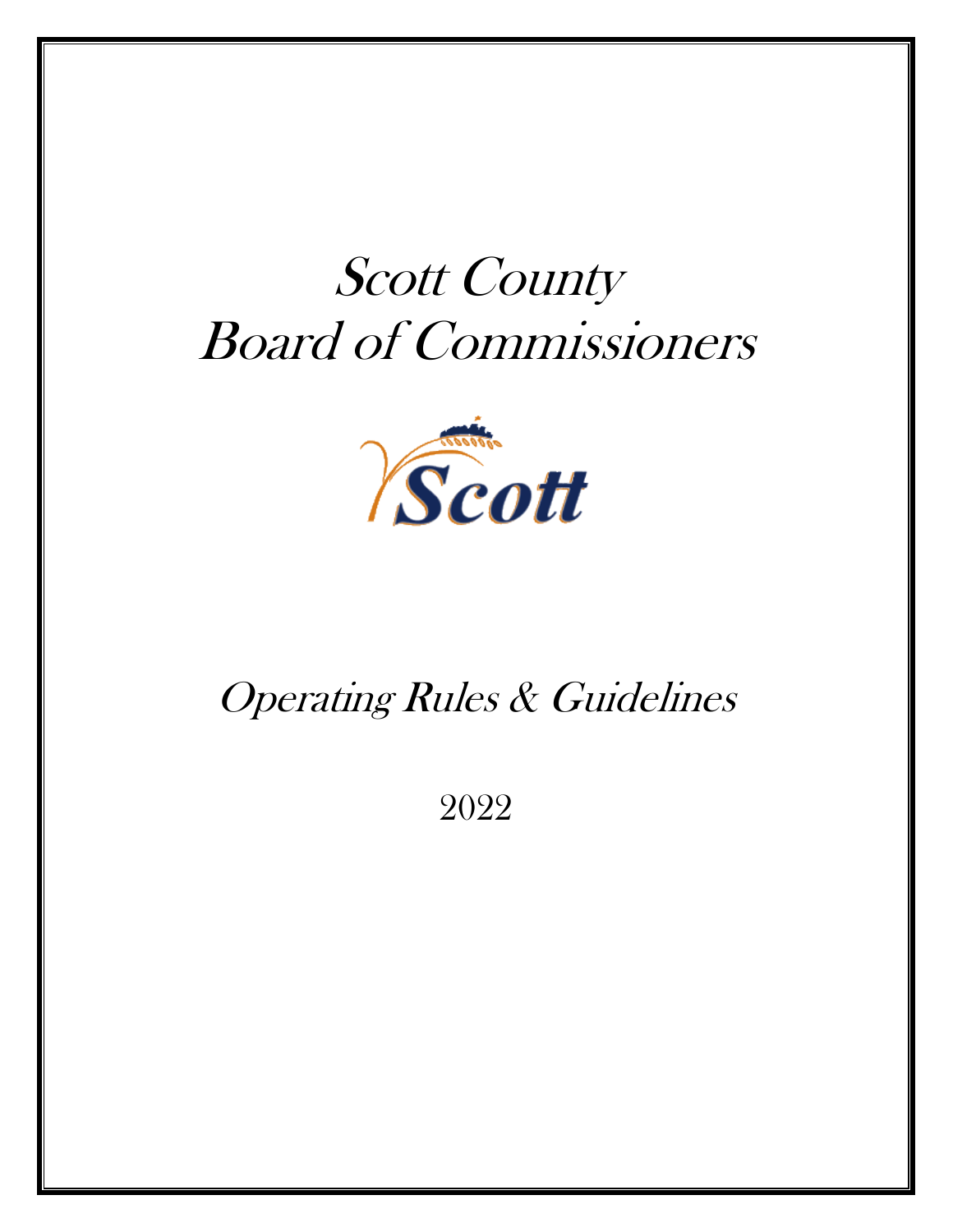# Scott County Board of Commissioners

# 2022

- District 1 Barb Weckman Brekke
- District 2 Tom Wolf
- District 3 Michael Beard
- District 4 Dave Beer
- District 5 Jon Ulrich

County Administrator Lezlie Vermillion Deputy County Administrator Danny Lenz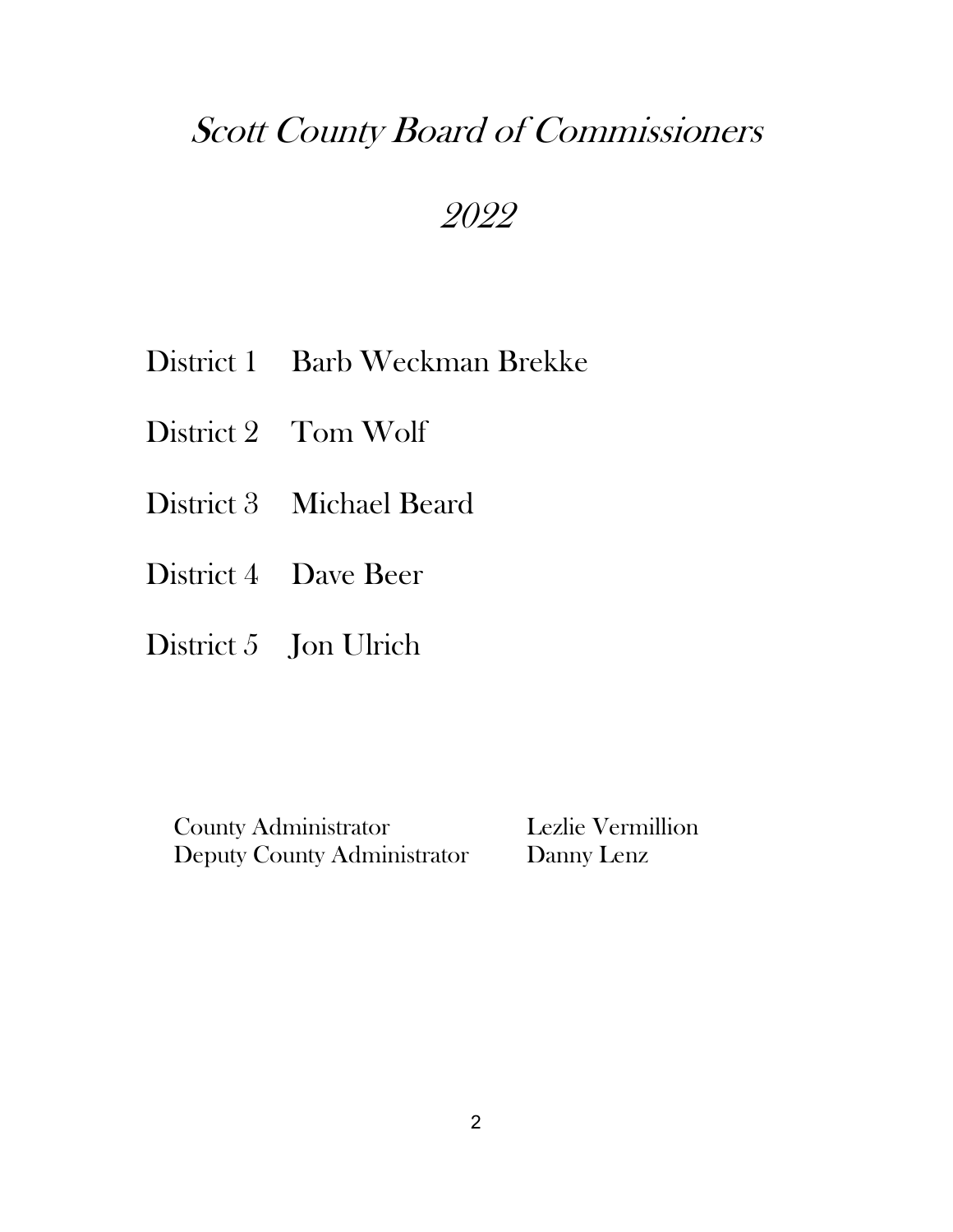# Table of Contents

# I. [Overview](#page-4-0)

- A. Purpose
- B. Statement of Principles
- C. Effective Date
- II. [Amendments to Operating Rules](#page-4-1)

# III. [County Board Organization](#page-4-2)

- A. Membership
- B. Commissioner Districts
- C. Terms of Office
- D. Vacancy
- E. Officers
- F. Compensation
- G. Indemnification

# IV. [County Board Meetings](#page-6-0)

- A. Regular Meeting<br>B. Statutory Meeting
- **Statutory Meeting**
- C. Open Meeting Law
- D. Closed Meetings
- E. Special/Emergency Meetings
- F. Workshops
- G. Public Hearings
- H. Audience/Citizen Requests
- I. Broadcasting
- J. Board Committees
- K. Quorum
- L. Role of Presiding Officer
- M. Addressing the Chair
- N. County Administrator

# V. [Rules of Procedure](#page-9-0)

- A. Statement of Purpose of the Board
- B. Statement of Principles of the Rules
- C. Statement of Purpose of the Rules
- D. Making a Motion
- E. Consideration of a Motion
- F. Types of Motions
- G. Order of Precedence of Motions
- H. Objects of Motions
- I. When Motions are Out of Order
- J. When to Proceed by Consensus, Motion, Resolution or Ordinance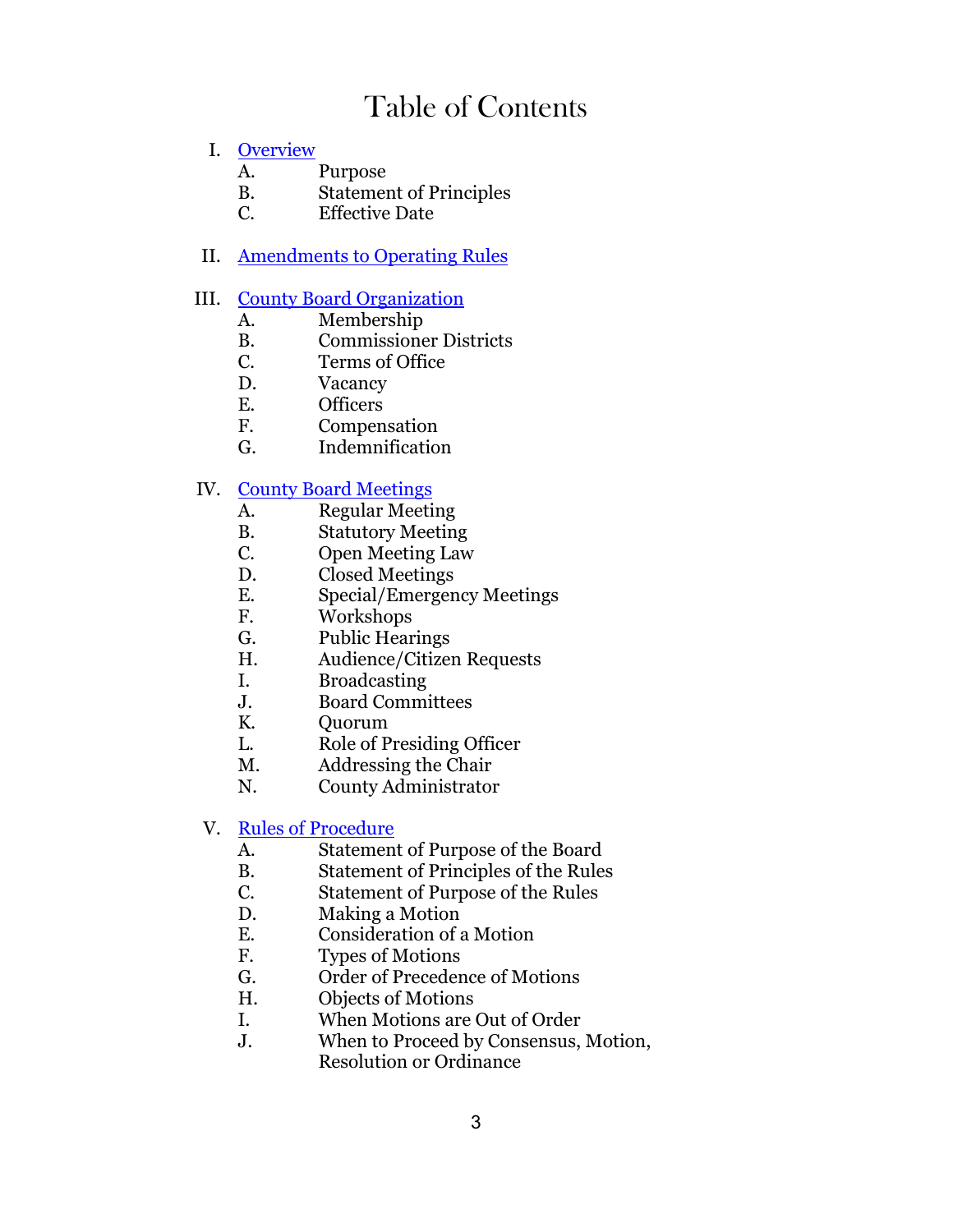# VI. Types [of County Board Action](#page-14-0)

- A. Resolution
- B. Ordinance
- C. Request for Board Action
- D. General Consensus
- E. Policy Development

# VII. [County Board Agenda](#page-16-0)

- A. Preparation and Distribution
- B. Order of Business<br>C. Consent Agenda
- Consent Agenda
- D. Regular Agenda
- E. Committee Reports/Commissioner Updates
- F. Official Records

# VIII. [County Board Committees](#page-18-0)

- A. Special Committees
- IX. [Advisory Committees](#page-18-1)
	- A. Policy
	- B. Role and Purpose of Committees<br>C. Appointment Oualifications and l
	- Appointment Qualifications and Procedures
	- D. Recruitment and Selection
	- E. Per Diems
	- F. Ex-Officio Members
	- G. Appointment of Chairs
	- H. Attendance
	- I. Terms of Office
	- J. Recordkeeping
- X. [Code of Ethics](#page-21-0)
- XI. [Citizens](#page-21-1)
	- A. Public Communications
	- B. Open Meeting Law
	- C. Audience Participation at Board Meetings
	- D. Responding to Citizen Inquiries/Complaints

### XII. [Staff](#page-23-0)

- A. County Administrator
- B. Role of Staff
- C. Legislative Protocol for Staff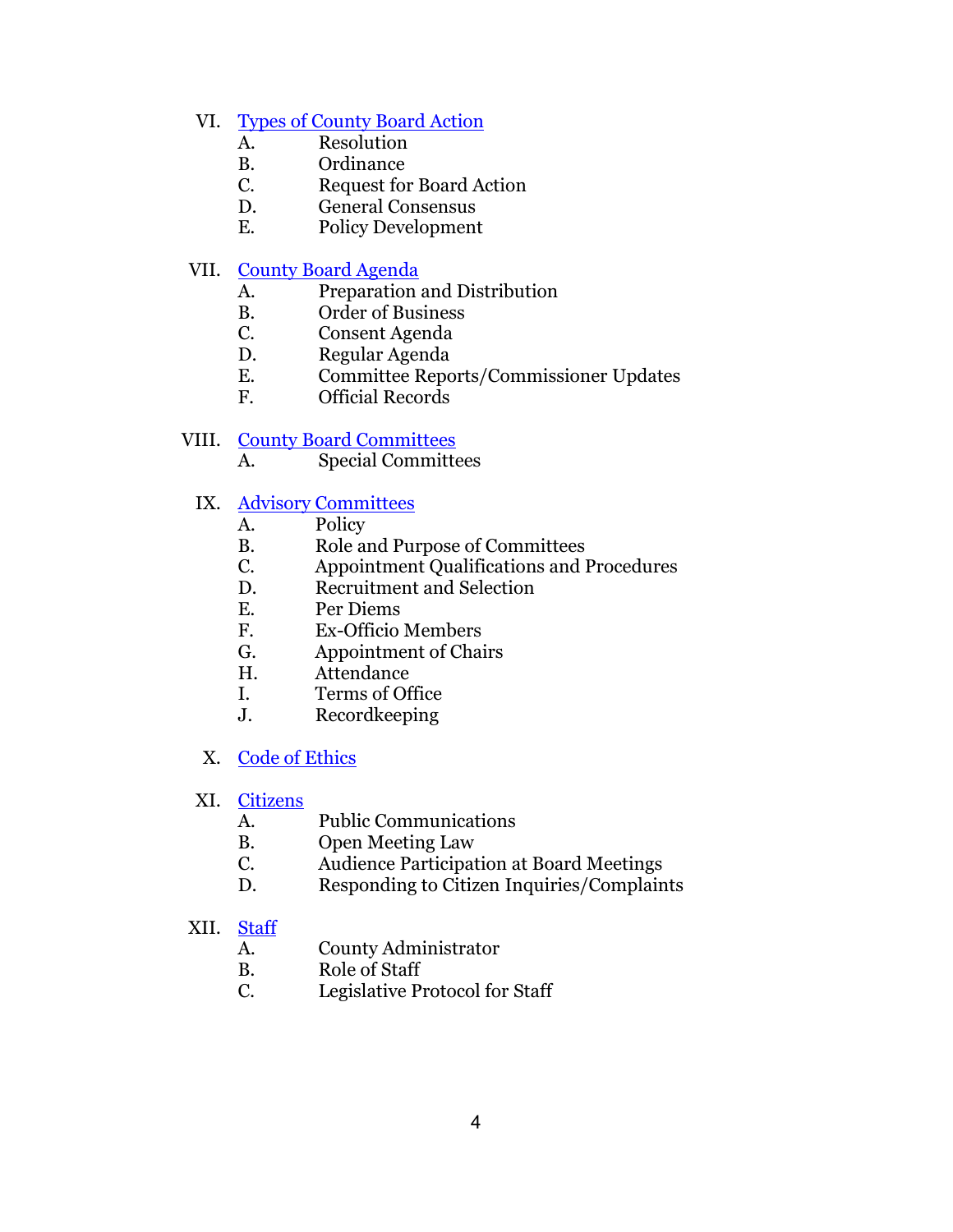# <span id="page-4-0"></span>**I. Overview**

#### **A. Purpose**

The Scott County Board of Commissioners is the body charged by law with the management of the affairs of Scott County. The County Board operates as a deliberative and legislative assembly, meeting to discuss and determine the direction and policies of the County within the confines of State and Federal law.

The County Board functions within the statutory framework of Minnesota Law. General duties, powers and responsibilities are found in Minnesota Statutes, especially but not exclusively Chapters 13D, 138, 370, 373 and 375. Minnesota Statutes supersede all bylaws, rules, and policies established by the Board.

The Operating Rules of the Scott County Board of Commissioners are intended to facilitate the transaction of business by the County Board, County staff, and the established committees. The following principles shall guide the County Board in its interpretation and application of the Rules.

#### **B. Statement of Principles**

The Operating Rules are designed to produce a procedural balance that considers all principles and articulates a specific process by which those principles interact and work. The rules are representative of the organization's vision:

*Scott County: Where individuals, families and businesses thrive.*

as well as the County's Mission Statement:

*To advance safe, healthy, and livable communities through citizen-focused services.*

#### **C. Effective Date**

These rules shall become effective upon passage by the County Board on January 4, 2022.

# <span id="page-4-1"></span>**II. Amendments to the Operating Rules**

Any member of the County Board may initiate action to amend the Operating Rules. Amendments to the Operating Rules may also be initiated by the County Administrator.

During the statutory meeting, the County Board shall review, amend if necessary, and adopt the Operating Rules for the year.

At any time throughout the year, the County Board may amend (or suspend) the Operating Rules by an affirmative vote of the members. Changes shall be effective immediately upon passage.

The statute references included in the text are current as of the adoption of the Operating Rules. Any changes in statute or law affecting the rules are effective immediately and will be reflected in the next draft of the rules.

# <span id="page-4-2"></span>**III.County Board Organization**

#### **A. Membership**

The County Board of Commissioners consists of five (5) members elected from singlemember districts apportioned on the basis of population as provided by law.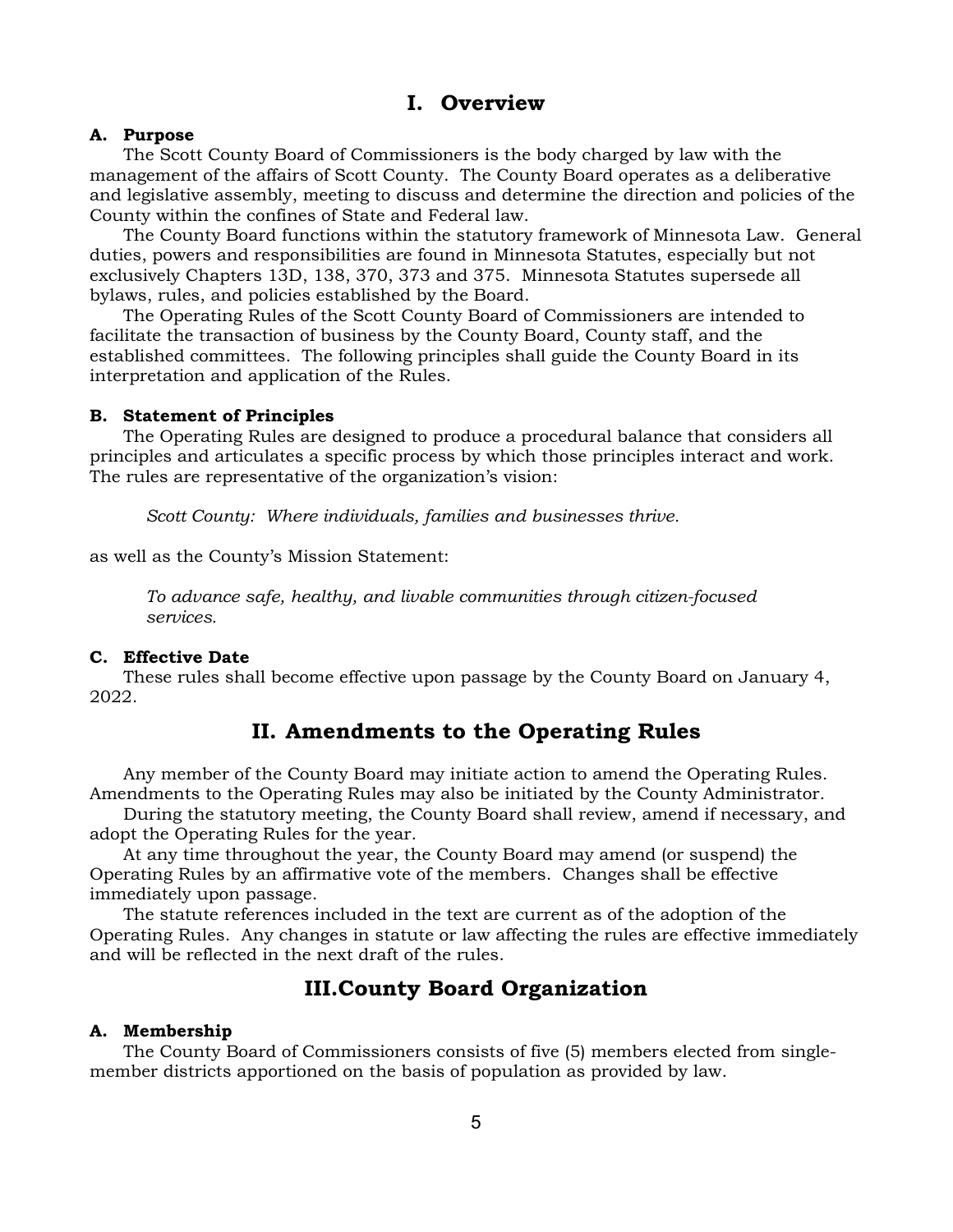#### **B. Commissioner Districts**

The boundaries of commissioner districts, including the procedures to follow in the event that a redistricting is needed, are established pursuant to Minnesota Statute §375.025.

#### **C. Terms of Office**

The term of each Board member is four years, except as otherwise established pursuant to Minnesota Statute §375.03.

#### **D. Vacancy**

A vacancy in the office of County Board is filled in one of two ways, pursuant to Minnesota Statute §375.101. A vacancy may be filled at a special election to be held not fewer than 30 nor more than 90 days after the vacancy occurs. The special primary or special election may be held on the same day as a regular primary or regular election but the special election shall be held not fewer than 14 days after the special primary. The person elected at the special election shall take office immediately after receipt of the certificate of election and upon filing the bond and taking the oath of office and shall serve the remainder of the unexpired term.

If the vacancy occurs fewer than 60 days before the general election preceding the end of the term, the vacancy shall be filled by the person elected at the general election for the ensuing term. That person shall take office immediately after receiving the certificate of election, filing the bond and taking the oath of office.

A vacancy may be filled by Board appointment at a regular or special meeting. The appointment shall be evidenced by a resolution entered into the minutes and shall continue until an election is held. All elections to fill vacancies shall be for the unexpired term. If the vacancy occurs before the first day to file affidavits of candidacy for the next county general election and more than two years remain in the unexpired term, a special election shall be held in conjunction with the county general election. The appointed person shall serve until the qualification of the successor elected to fill the unexpired part of the term at that special election. If the vacancy occurs on or after the first day to file affidavits of candidacy for the county general election, or when less than two years remain in the unexpired term, there shall be no special election to fill the vacancy and the appointed person shall serve the remainder of the unexpired term and until a successor is elected and qualifies at the county general election.

#### **E. Officers**

The County Board, at its statutory meeting (first Tuesday after the first Monday of each year), elects from its members a Chair and a Vice-Chair. The Chair presides at the County Board meetings, decides on questions of order, and signs all documents requiring signature on the Board's behalf. The Chair's signature, attested to by the County Administrator, is binding as the signature of the County Board.

The County Board elects from its membership a Vice Chair at the same time and place and in the same manner as provided for the election of the Chair. The Vice Chair performs the duties of the Chair when the Chair is unable to perform those duties. The Vice Chair performs various ceremonial duties as assigned by the County Board Chair and as tradition of the Board.

If the Chair and Vice-Chair are absent from any meeting, the members present shall choose one of their members as temporary Chair, and all documents requiring the signature of the County Board shall be signed by a majority of it and attested to by the County Administrator (Minnesota Statute §375.13).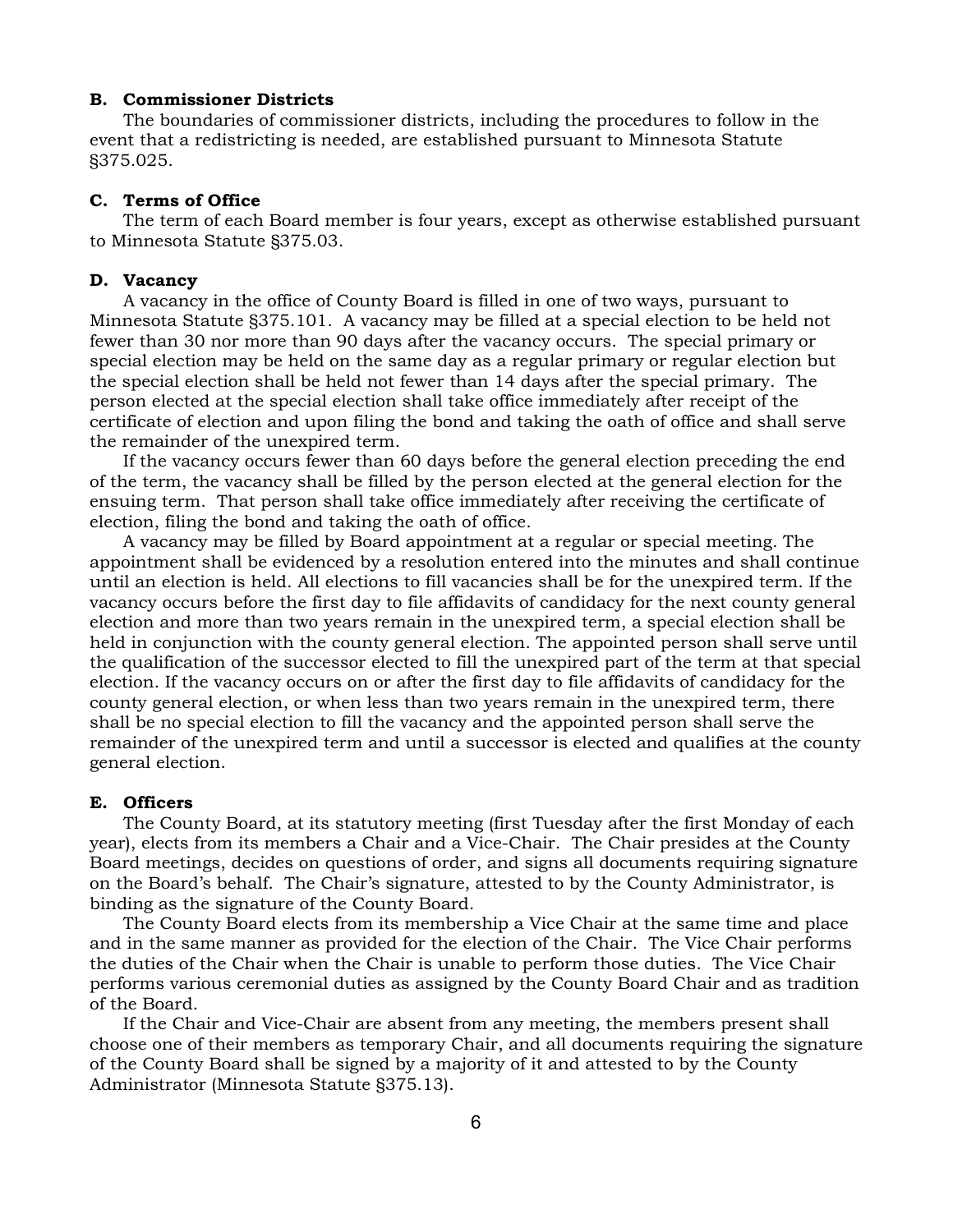#### **F. Compensation**

Scott County administers County Board compensation in accordance with Minn. Stat. §375.055. County Board members receive as compensation for services an annual salary as set by resolution of the County Board. The salary must be established prior to the end of the preceding year, and is effective January 1 of the new year. The resolution shall contain a statement of the new salary as defined on an annual basis and must be published in the official County newspaper and one other newspaper of the County

In a continuing effort to maintain competitive and equitable compensation, the annual salary of County Board members is based on the current market data for Commissioners in the metro area, excluding Hennepin and Ramsey Counties. The intent is to remain competitive with compensation by establishing new rates at the average of the previous year.

Prior to the effective date of a new salary, each County Board member shall have the option to accept or reject any salary increase in writing in a form prescribed by the County Board.

#### **G. Indemnification**

Scott County Board members are protected by the defense and indemnification provisions through Scott County's membership in the Minnesota Counties Insurance Trust.

# <span id="page-6-0"></span>**IV.County Board Meetings**

#### **A. Regular Meetings**

At the annual organizational meeting of the Board, the County Board shall adopt a schedule of regular Board meetings for the upcoming year. The schedule will include the location, date and time of the meetings. During the year the schedule may be amended by vote of the County Board.

Unless otherwise stated, all regular meetings of the County Board will be convened in the Board Room of the Scott County Government Center in Shakopee, Minnesota. All regular meetings of the County Board are open to the public.

#### **B. Statutory Meeting**

The County Board meets at the Board Room of the Government Center for the transaction of business on the first Tuesday after the first Monday in January. The County Board transacts organizational business during this meeting, including:

- 1. Administration of the Oath of Office (if required)
- 2. Election of officers
- 3. Appointments of Board Committee positions
- 4. Appointments to serve on inter-agency boards
- 5. Appointments to serve on internal committees
- 6. Appointments to serve as Liaisons

#### **C. Open Meeting Law**

All meetings of the Scott County Board of Commissioners and Board Committees are subject to the Open Meeting Law (Minnesota Statute §13D.01, 13D.02, and 13D.021).

#### **D. Closed Meetings**

The County Board may hold closed meetings as authorized by MN Stat. §13D.05. Business which may be considered in closed session is in accordance with the attorney/client privilege, to consider strategy for labor negotiations, to review the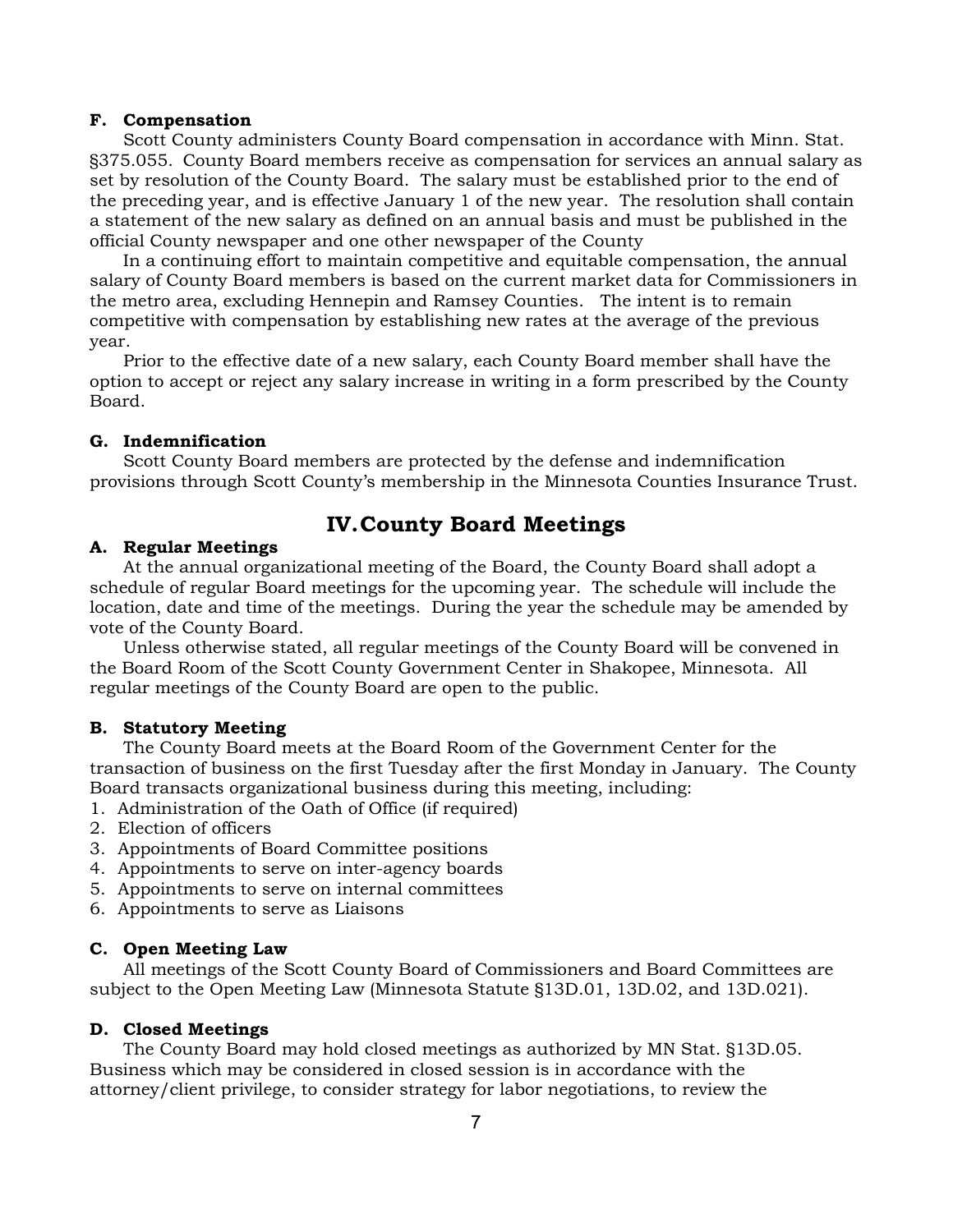performance of the County Administrator, or as otherwise required or permitted by the Minnesota Open Meeting Law.

Before closing a meeting, the Board will state on record the specific grounds permitting the meeting to be closed and describe the subject to be discussed.

#### **E. Special/Emergency Meetings**

The Scott County Board may by Board action establish a special or emergency meeting. Special meetings shall be preceded by three days' notice, including a posting of the meeting notice on the Scott County website and either (1) a delivered notice to persons who have requested such notice, or (2) publication of the notice in the official newspaper (Minnesota Statute §13D.04). Procedures to schedule a special meeting shall be in accordance with Minnesota Statutes.

Adjourned or reconvened meetings may be held at any specific time, date and place the Board may adopt without additional notice. However, the time, date and place must be publicly specified by the Board prior to adjourning the meeting in which the time, date and place are established.

Members of the County Board are entitled to ten days' notice of Board meetings. A meeting cannot be held without such notice unless each member has consented to holding a special meeting (Minnesota Statute §13D.04).

The County Board may schedule work sessions, workshops, retreats, forums, or additional meetings at such times and concerning such subjects as may be established by action of the Board. A schedule of such meetings shall be maintained in the County Administration office. Work sessions and other informal meetings of the Board, not regularly held, shall be subject to the same notice requirements of the Open Meeting Law.

A joint meeting with the Scott County Board and any other political subdivision may be held within the boundaries of either subdivision and will be specified in the meeting notice.

#### **F. Workshops**

The County Board regularly conducts workshops to receive information from staff or outside agencies regarding current or upcoming issues or projects in advance of being requested to take formal action, if needed. While Board workshops are subject to the Open Meeting Law (Minnesota Statutes §13D.01), no formal action is taken; and the workshops are not televised or recorded.

#### **G. Public Hearings**

From time to time, the County Board conducts formal public hearings. In addition to those required by law, the County Board may hold public hearings on matters of business when it decides that such hearings are in the best interest of the general public or issues under consideration. The order of business for public hearings generally follows this procedure.

- 1. Presiding officer opens the hearing and states the purpose.
- 2. Brief description of issue by County staff or other appropriate persons.
- 3. Presentation, if applicable, by affected or interested persons.
- 4. Open discussion by members of the general public.
- 5. Discussion by the County Board.
- 6. Public hearing closed by Chair.
- 7. Decision of the County Board.

At any time during the process, the County Board may address any questions as deemed appropriate.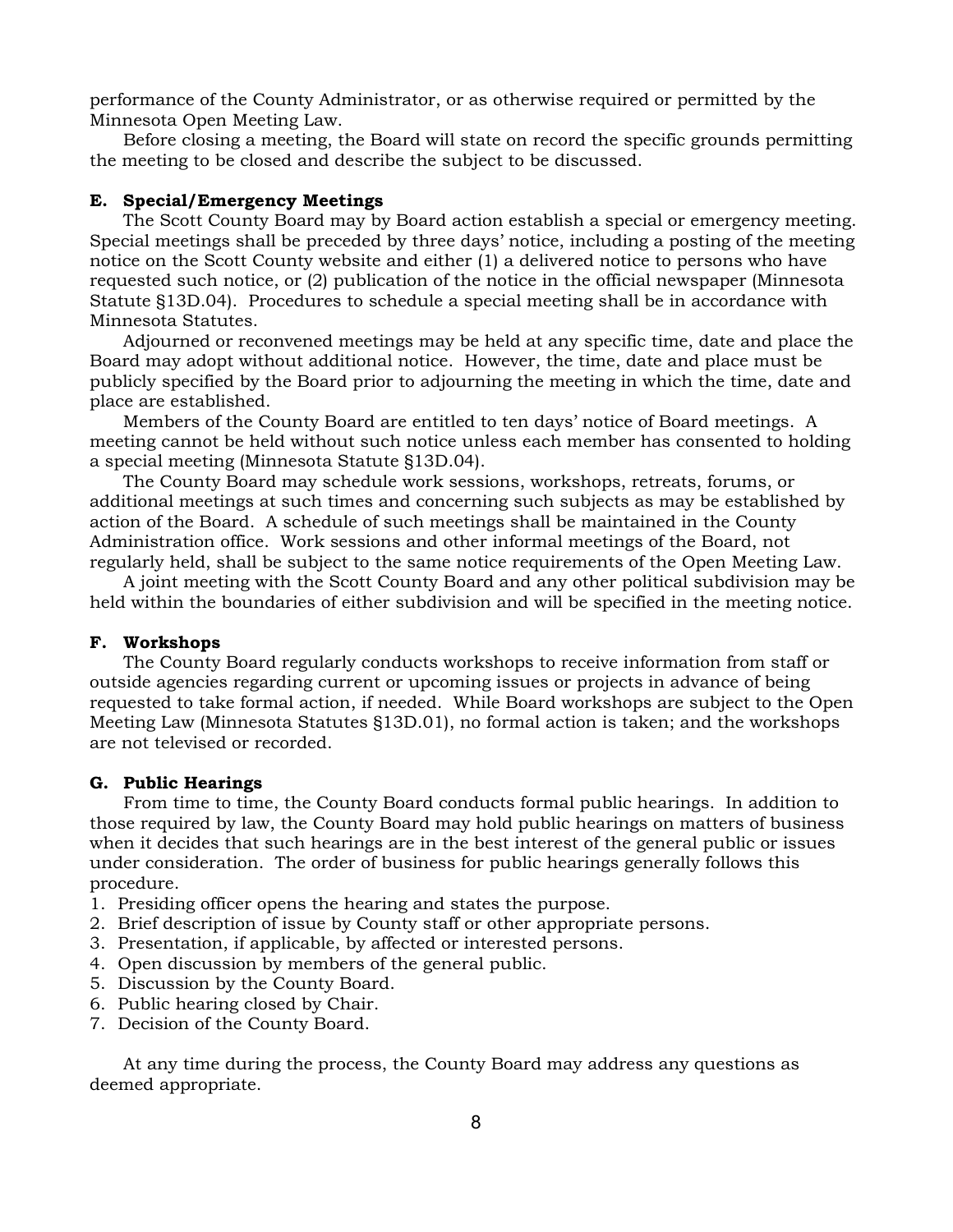The County Board may alter the public hearing procedure as needed to assure that the hearings are conducted in an orderly, fair, and expeditious manner, including establishing reasonable time limits of five to ten minutes for speakers individually or on each side of the issue before the Board.

Rules adopted for public hearing procedures are intended to promote an orderly discussion, to give every person an opportunity to be heard, and to ensure that no individual is embarrassed by exercising the right to free speech.

All comments by members of the public shall be made at the microphones and individuals making comments shall first give their name and address. This is required for an official record of the public hearing. Members of the public interested in addressing the County Board are requested to sign in and make it known at the appropriate time that they wish to speak.

#### **H. Audience/Citizen Requests**

The County Board prefers all business matters initiated by citizens coming before them to first be reviewed by staff and scheduled for discussion on the County Board agenda.

If an individual seeks to appear before the County Board, s/he should notify County Administration of his/her intention and the issue to be presented. Staff will confer with the individual, address the issue and, if necessary, schedule the issue accordingly on the County Board agenda.

For an individual who appears at a County Board meeting unaware of Board operating procedure, a Recognition of Interested Citizens section is included on the meeting agenda. The maximum length of time for an item to be presented in this section is five minutes. In general, before taking action, the County Board will direct the item to the appropriate staff for further review and recommendation.

When a citizen requests that a letter become part of the official record of a Board meeting, the Commissioner to whom the letter was addressed or the Chair of the Board (if the letter was addressed to all members of the Board) will note receipt of the letter – including the writer's name, the topic of the letter, and the request that it be made a part of the official record – during the Board meeting. Following the meeting, the letter will be added to the Board agenda packet posted on the Scott County website.

#### **I. Broadcasting**

The public is invited and encouraged to attend and participate in County Board meetings. The regular meetings of the County Board held in the Scott County Government Center Board Room are videotaped for distribution to the cities within Scott County for viewing on their cable access channels. The schedule of the distribution and broadcast dates varies per company and interested viewers should check their local listings. County Board meetings are video streamed and are available for viewing on the County's website at www.scottcountymn.gov.

#### **J. Board Committees**

For the purpose of assisting the Board in carrying on its business, committees shall be formed and shall be composed of members as determined by resolution of the Board. Minutes of the committee meetings shall be kept and shall become official upon approval of the committee. All actions of the committees are considered recommendations to the County Board or appropriate committee.

#### **K. Quorum**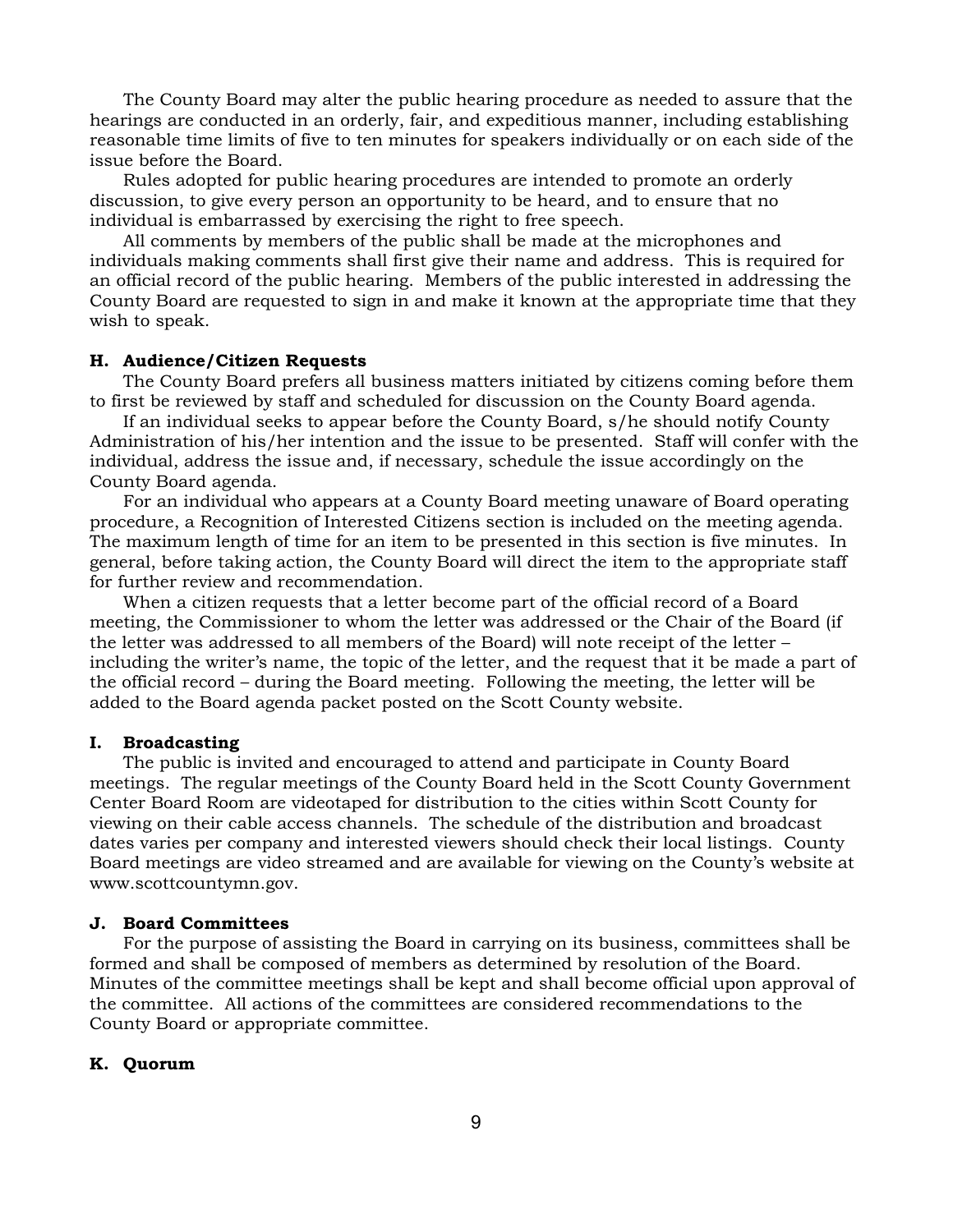A quorum is necessary for the transaction of business. A majority of the members of the Board constitutes a quorum and no business shall be transacted unless approved by a majority (three votes) of the whole County Board (Minnesota Statute §375.07). Less than a majority of members may convene a meeting, but no business may be transacted. Less than a majority may adjourn the meeting.

Any County Board member who, for any reason, anticipates or plans an absence at any regular or special meeting is encouraged to contact the County Board Chair or the County Administrator to indicate his or her planned absence.

#### **L. Role of Presiding Officer**

The presiding officer of the meeting is the Chair. In the absence of the Chair, the presiding officer will be the Vice Chair. The duties and powers of the presiding officer include the following:

- 1. Preside at all meetings of the County Board.
- 2. Preserve order and decide questions raised by members subject to appeal to the Board.
- 3. Vote all questions regularly moved and announce the result.
- 4. May request a roll call vote.
- 5. Serve as representative of the Board in execution of contracts, orders, determinations and minutes of the Board.
- 6. May make a motion, and has the same voting rights and responsibilities as other members.

#### **M. Addressing the Chair**

Formal protocol is used when speaking to the County Board. The County Board Chair is addressed as "Mr./Madam Chair." Members of the public may speak on any matter before the County Board when recognized by the Chair and within established procedures as outlined in the rules.

#### **N. County Administrator**

The County Administrator or designee shall attend all meetings of the County Board. The County Administrator represents the staff at the meetings. The County Administrator may participate in the discussion or recommend a resolution or action to the County Board. A member of the Board may call on the County Administrator to participate in the discussion or request a verbal recommendation on any subject pending before the Board.

The County Administrator or designee shall prepare a written agenda for all regular and special meetings of the County Board. The County Administrator or designee also:

- 1. Makes regular entries of all Board resolutions and decisions upon all questions;
- 2. Records the vote of each member on any question submitted to the Board;
- 3. Preserves and files all business acted upon by the Board;
- 4. Certifies, under seal of the County, copies of any and all resolutions or decisions of the Board; and
- 5. Performs such further duties as designated by the Board.

# <span id="page-9-0"></span>**V. Rules of Procedure**

#### **A. Statement of Purpose of the Board**

The Scott County Board of Commissioners is the body charged by law with the ultimate management and control of all of the affairs of Scott County. As such, it operates as a deliberative and legislative assembly, meeting to discuss and determine the direction and policies of the County within the framework of state and federal law and ordinances the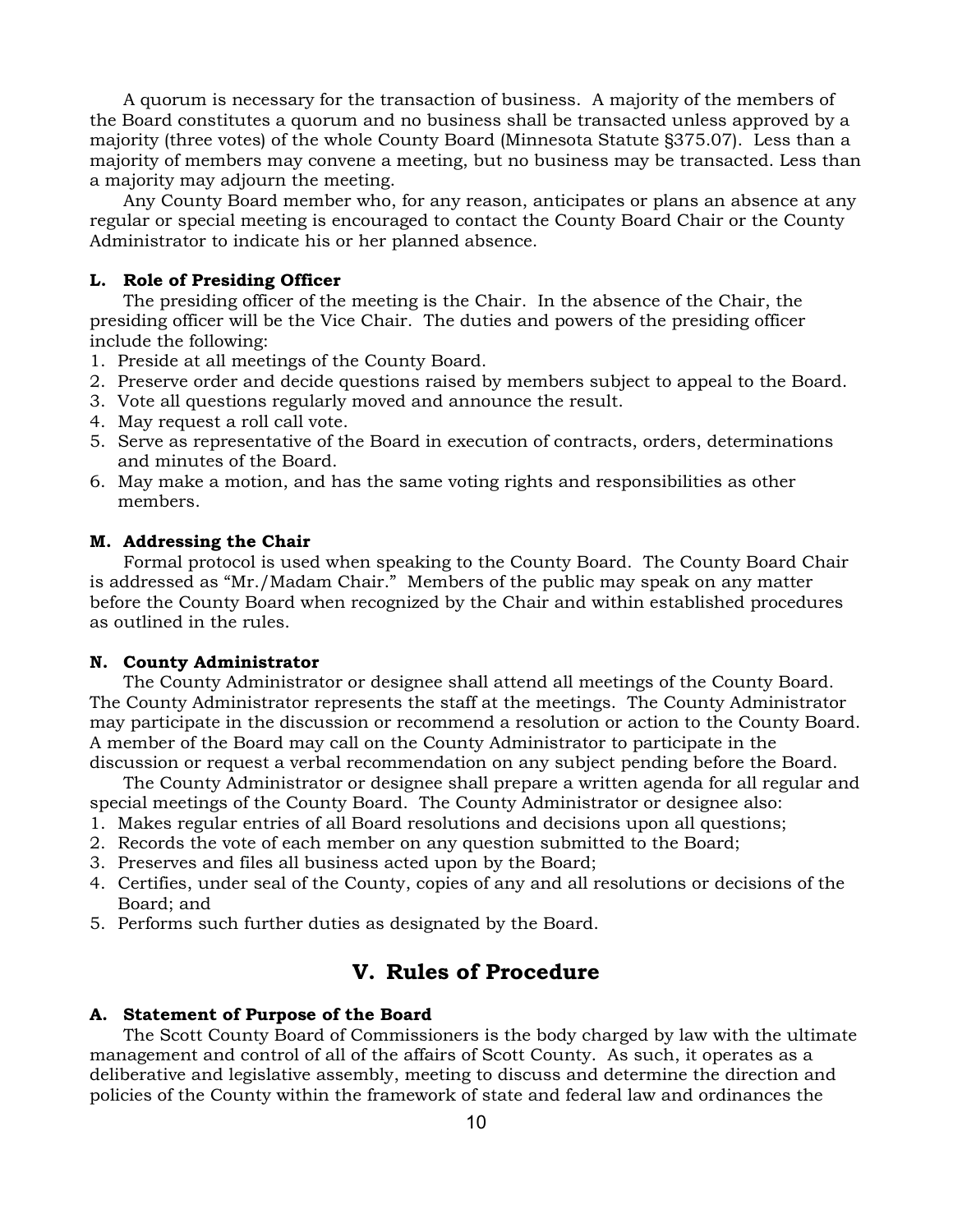County Board may adopt. The various elected and appointed officials charged by law or the County Board with the operation of substantive areas of service delivery must conduct the management of their respective departments within the limits established by law and the County Board.

#### **B. Statement of Principles of the Rules**

The foundation for Rules of Order lies in the basic and enduring principles of rights. Specifically enunciated, these rights include the right of the majority to rule, the right of the minority to be heard, and the right of the individual to participate in the decision-making process. Along with these rights are important canons of efficiency; namely, attend to one matter at a time, and the balancing of the affirmative and negative factions to a pending matter.

Finally, the Rules foster courtesy and decorum, holding firm to the maxim that one must debate motions, not members.

#### **C. Statement of Purpose of the Rules**

The Rules intend to strike a procedural balance that considers all principles and enunciates a specific process by which those principles interact and work. The Rules are representative of the principles, both to give specific guidance on method and to provide a reasonable compromise in the event of conflict.

#### **D. Making a Motion.**

- 1. Obtain the floor (when no other question is pending).
- 2. State the motion.
- 3. Another member seconds the motion.
- 4. Chairperson states the question on the motion to the group.
- \* Motion is now pending before the membership and open to debate.

Notes: Discussion of a subject is permitted only with reference to the pending motion and after the seconding of the motion.

 \* Point of order that motion has not been seconded may not be made after debate or the taking of the vote has begun.

#### **E. Consideration of a Motion**

- 1. Debate (unless no member claims the floor for that purpose).
- 2. Chairperson puts the question to a vote.
- 3. Chairperson announces the result of the vote.

Notes: Maker of motion receives first opportunity at debate.

 \* Individual member's vote may be changed up until announcement of vote by Chairperson.

 \* General or unanimous consent. The Chair specifies an action and announces that if there is no objection, the action will be considered adopted. If no member objects, then the matter is adopted. If a member does object, the matter may not proceed by consensus but must be considered through the motion process to a formal vote.

#### **F. Types of Motions**

#### *1. Main Motion*

- A. A motion that brings before the members, for their consideration, any particular subject independent of any other pending motion or parliamentary situation.
- B. May be made only when no other motion is pending.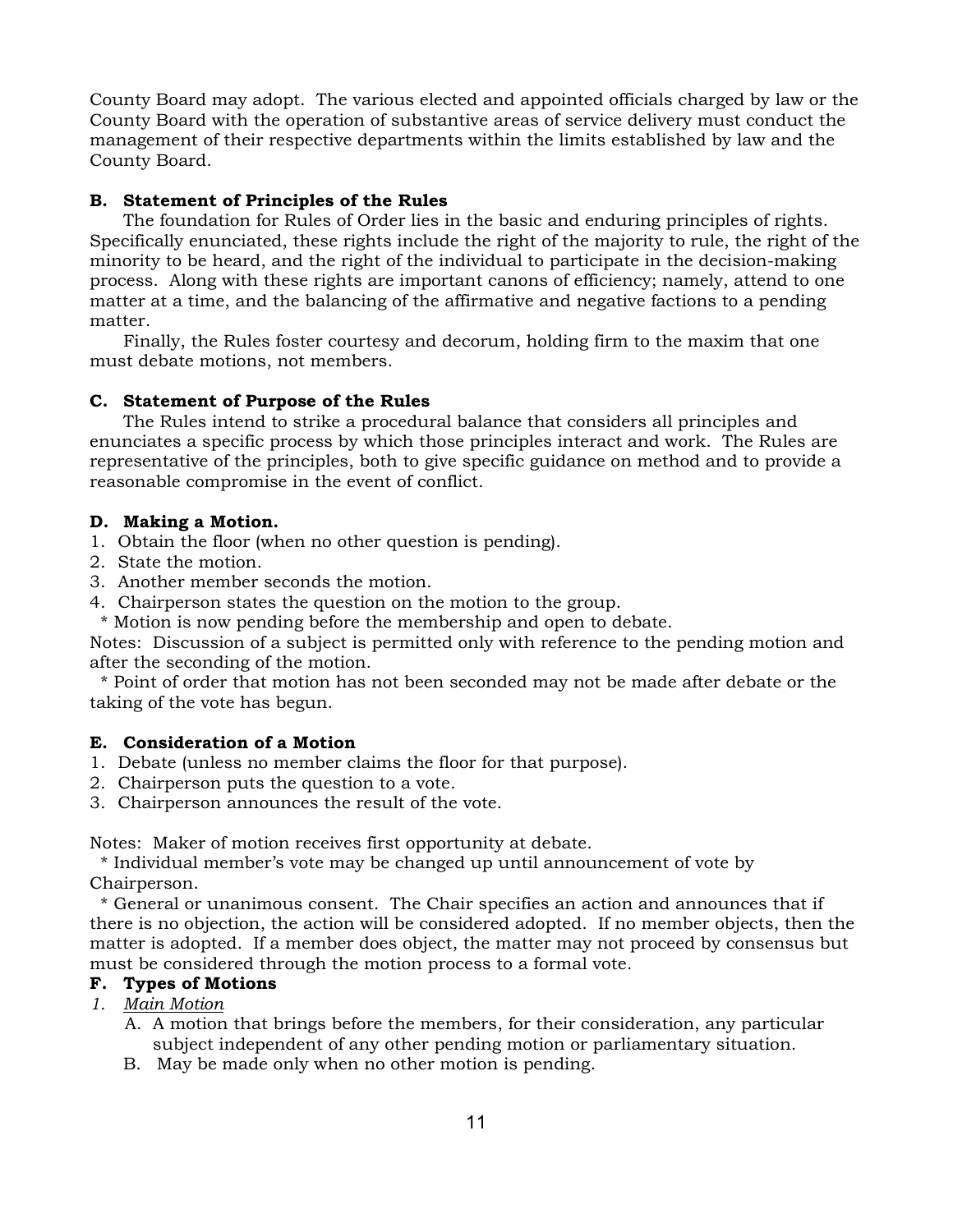- *2. Secondary Motion* May be made when a main motion is pending and must be acted upon or disposed of before direct consideration of the main motion may be continued.
	- A. *Subsidiary Motions*
		- 1) Motion to Lay on the Table
			- Removes the main motion from consideration and entrusts it to the care of the secretary until its consideration is resumed at an unspecified future time.
		- 2) Motion to Close, Limit, or Extend Limits of Debate
		- May be applied to one or more pending motions in sequence (but must specify which motions).
		- Requires a two-thirds vote.
		- 3) Motion to Postpone to a Certain Time
			- Sets the specific time for reconsideration (usually not much longer than the next meeting).
		- 4) Motion to Commit or Refer:
			- Sends a pending motion to a committee, usually with instructions.
		- 5) Motion to Amend:
			- Four forms:
			- a. Insert certain words.
			- b. Strike out certain words.
			- c. Strike out certain words and insert others in same spot.
			- d. Substitute an entire paragraph or the entire text of a motion on the same subject for the one pending. Term may not be applied to anything less than a complete paragraph.
		- 6) Motion to Postpone Indefinitely
			- -To remove the main motion from the Board's consideration for the session without a direct vote on it.

Notes: Subsidiary motions assist the Board in treating or disposing of a main motion.

- Subsidiary motions are always applied to another motion (it changes the other motion in some way without expressly adopting or rejecting it).
- Subsidiary motions can be applied to any main motion.
- Subsidiary motions must fit into the order of precedence.
- The time when a subsidiary motion is in order extends from the time the motion to which it applies is stated by the chair until the chair begins to take a vote on that motion.
- After a vote has been ordered by the adoption of a motion for the previous question and before this vote has been taken, no subsidiary motion can be made except the motion to lay on the table.
- All subsidiary motions require a second and most allow only limited, if any, debate or amendment.
	- B. *Privileged Motions*
		- 1) Adjourn -- ends a meeting
		- 2) Short intermission when a question is pending. The length of the recess may be debated.
		- 3) Raise a question of privilege:
			- Questions relating to the rights and benefits of the Board or one or more of the members.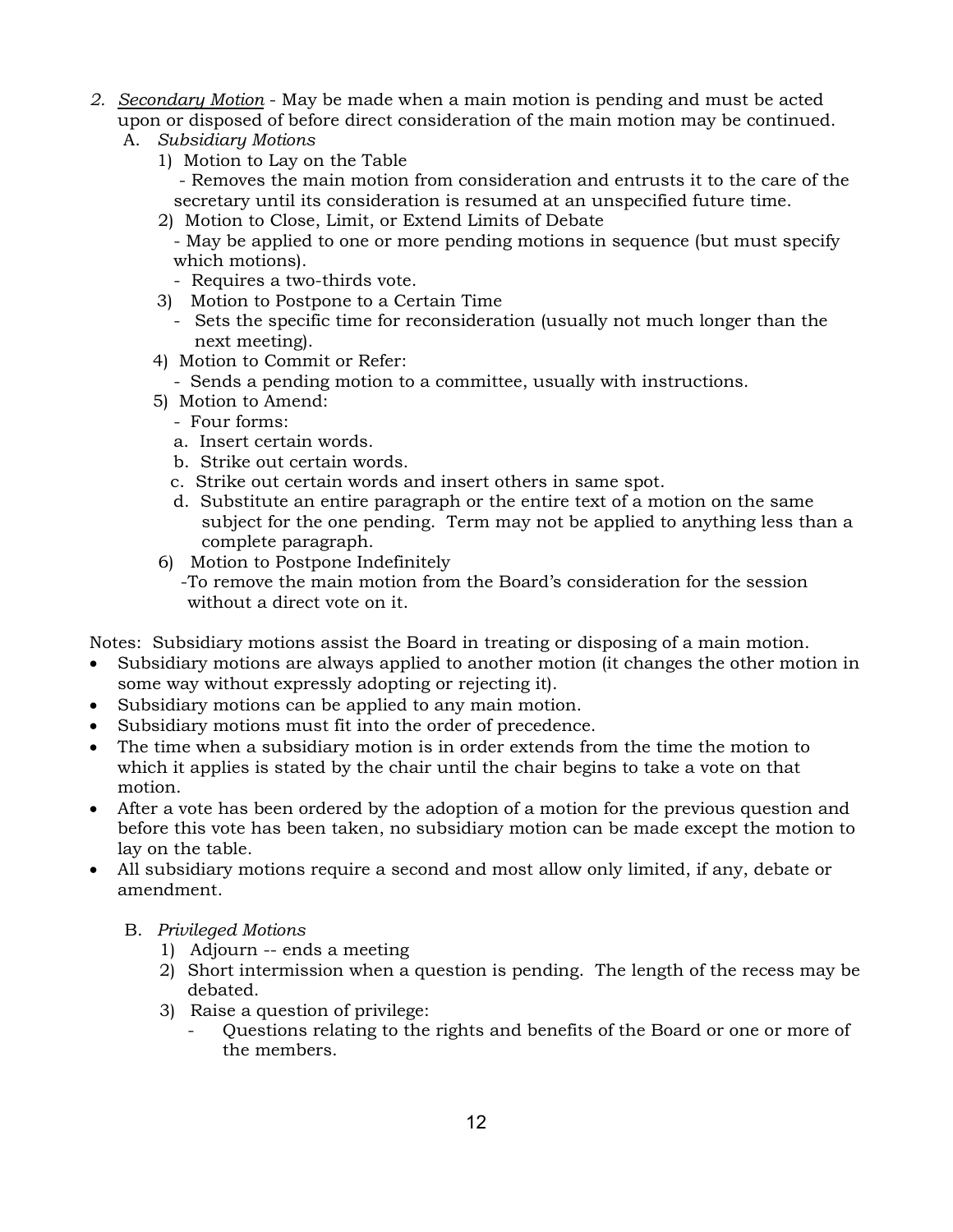- Typically involves the comfort of members, their ability to see and hear speakers, the conduct of officers, members or guests, or the accuracy of published reports of the proceedings.
- 4) Call for orders of the day:
	- Motion urging compliance with an agreement concerning the timing of an item of business, e.g. items scheduled through adoption of an agenda cannot interrupt a pending motion. Robert's Rules of Order (Newly Revised) indicates that a call for an order of the day requires, rather than urges, as assembly to comply with its agenda or schedule, etc., unless two-thirds of the voting members wish otherwise.

Notes: Privileged motions do not relate to pending business, but have to do with special matters of immediate importance.

- \* All must be seconded and may not be debated or amended
- Privileged motions take precedence over motions of any other class
- C. *Incidental Motions*
	- 1) Point of order and appeal:
		- Assertion that a rule is being violated and a request that the rule be enforced by the chairperson. A point of order does not require a second.
		- An appeal, which must be seconded, takes the questions from the Chair and vests the assembly with authority for a final decision on an alleged rule violation.
	- 2) Object to the consideration of a question:
		- Purpose is to enable the Board to avoid altogether any motion that it may deem irrelevant, unprofitable, or contentious.
		- Does not require a second.
		- Requires a two-thirds vote against consideration.
		- Must be raised before there has been any debate or any subsidiary motion has been stated by the Chairperson.
	- 3) Withdraw or modify a motion:
		- a) When a motion has been made but not yet been stated by the Chair, it can be withdrawn or modified by the mover.
		- b) To withdraw or modify a motion already stated by the Chair:
		- Mover must ask for permission to withdraw or modify
		- Chairperson attempts to get general consent.
		- c) If general consent not given:
			- \*If modifying, motion to amend
			- \*If withdrawing, vote on motion to withdraw
	- 4) Suspend the rules:
		- Renders temporarily ineffective one of more rules of order.
		- Rules protecting absentees or a basic right of the individual may not be suspended.
		- Requires a second.

Note: An incidental motion is in order only when it is legitimately incidental to another pending motion, or when it is legitimately incidental in some other way to business at hand; it then takes precedence over any other motions that are pending.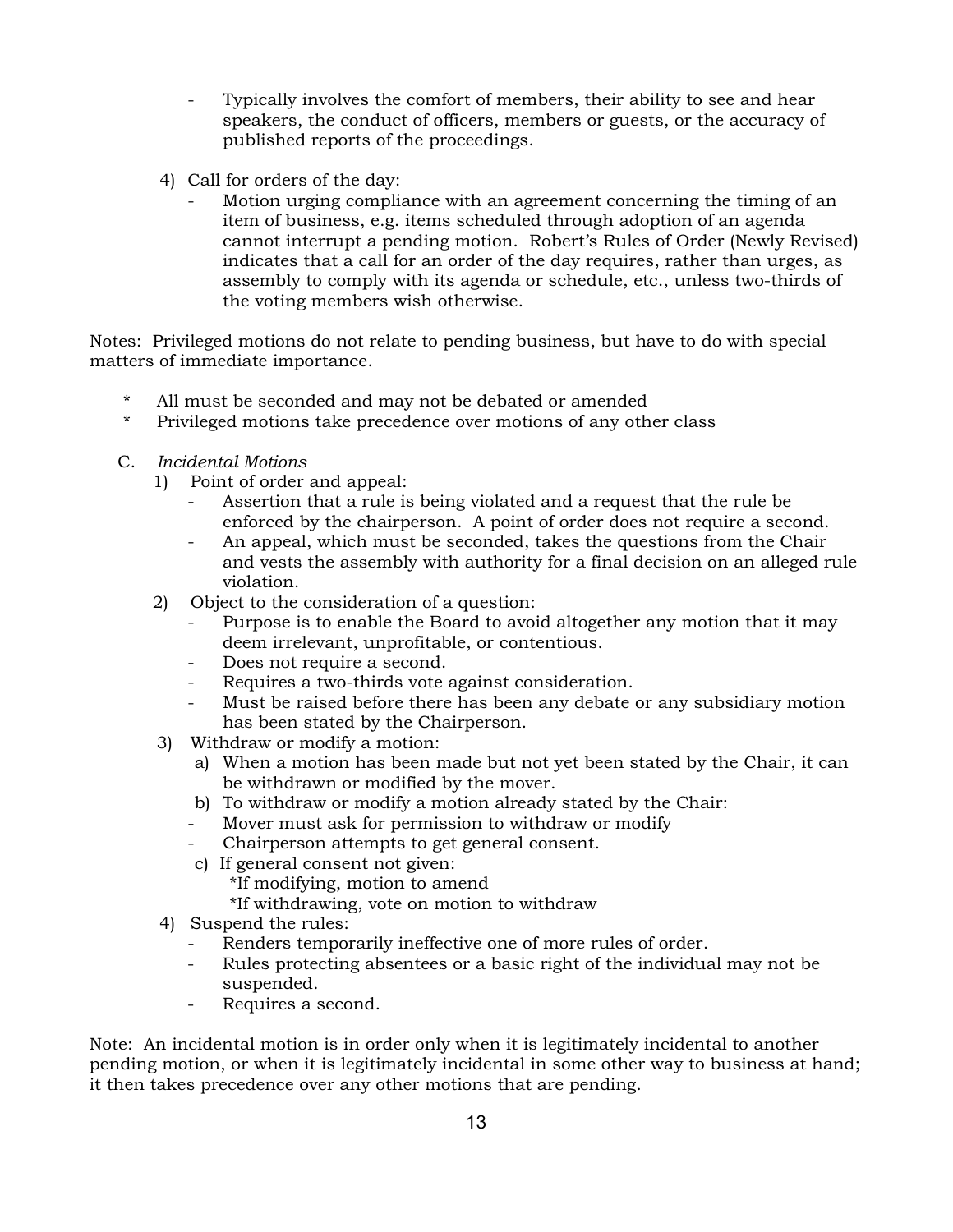The following parliamentary steps do not require a second:

- 1. Calling for a point of order, point of information, separate vote or motion to grant request of another member for permission to withdraw or modify a motion.
- 2. Objection to the consideration of a question, before discussion has begun.
- 3. Objection to proceeding as a matter of general consensus, for example: removing a matter from the Consent Agenda.

#### **G. Order of Precedence of Motions**

The twelve commonly-used motions below have a fixed rank, called the order of precedence, among them. When one of the motions is pending, any motion higher on the list is permitted, and any motion lower on the list is prohibited, except that to amend or to order the previous questions on an amenable higher-ranking motion is permitted when the higher ranking motion is pending. They are proposed in any upward sequence and put to vote in the opposite downward sequence.

- Adjourn
- Recess
- Raise a question of privilege
- Call for the orders of the day
- Lay on the table
- Order the previous question (close debate)
- Limit or extend limits of debate
- Postpone definitely
- Commit or Refer
- Amend
- Postpone Indefinitely
- Main Motion

#### **H. Objects of Motions**

The object of a motion is a usual purpose for which the motion is offered. Many motions have more than one object, and many objects can be met by more than one motion. The fact that a motion has a specific object does not mean it is not permissible to use that motion for a somewhat different object.

There are eight common objects, and the list below shows the motions commonly employed with those objects.

- 1. To change: amend, commit, or modify a motion.
- 2. To defer: postpone definitely, or lay on the table, commit.
- 3. To suppress debate: order the previous question (close debate), limit debate.
- 4. To suppress the motion: object to consideration, postpone indefinitely, or lay on the table.
- 5. To consider again: reconsider, renew, or mend after adoption.
- 6. To correct errors or deal with exceptions: point of order, appeal call or orders of the day, or suspend the rules.
- 7. To interrupt or end a meeting: adjourn or recess.
- 8. Other: withdraw a motion, raise a question or privilege.

#### **I. When Motions are Out of Order**

1. If the motion conflicts with governmental laws, requirements of a parent organization, bylaws, rules of order, or standing rules.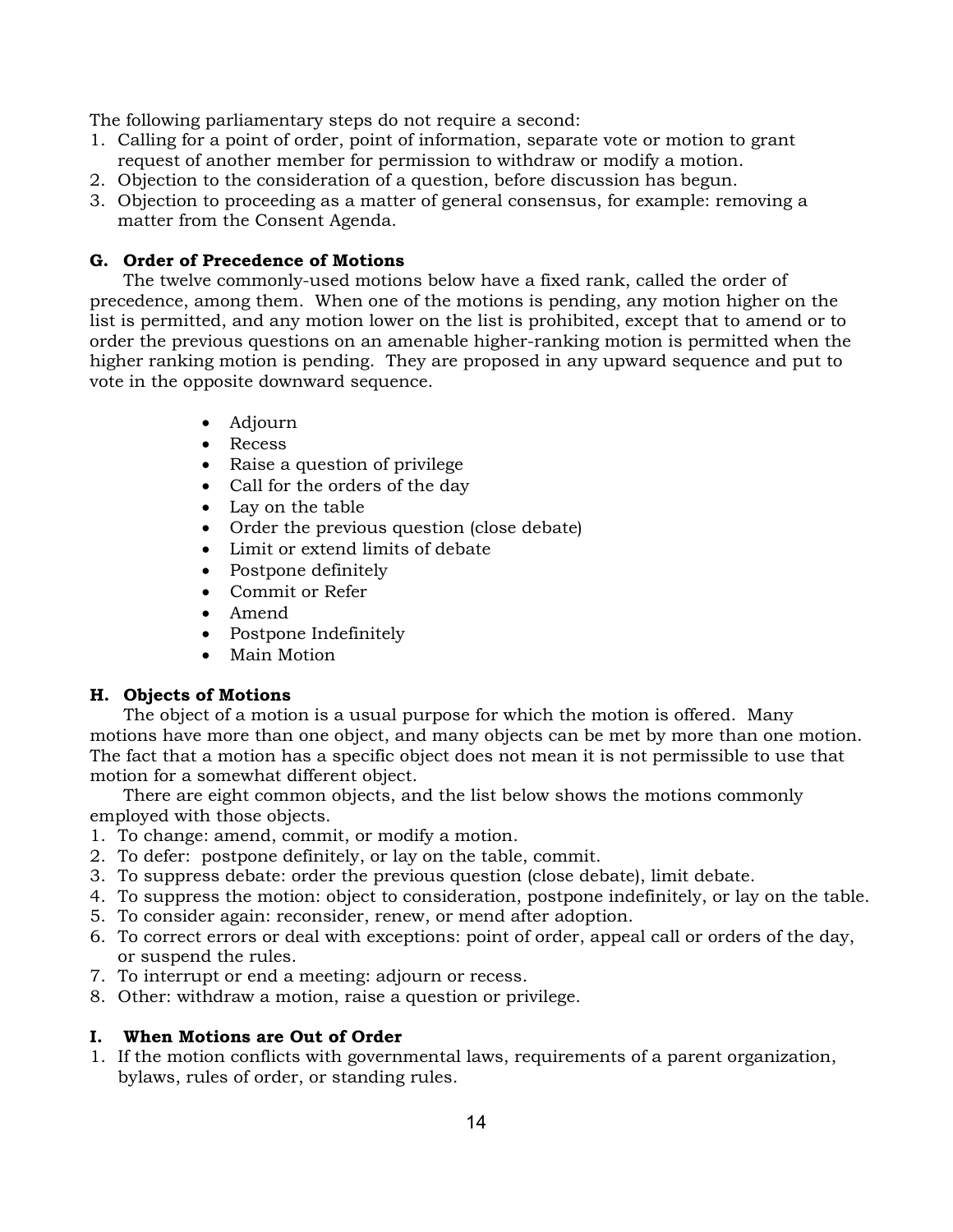- 2. If the motion presents substantially the same question as a motion previously decided at the same session or if it conflicts with a motion that has been adopted at any previous time and still in force.
- 3. If the motion conflicts with or presents substantially the same question as one still within the control of the Board.
- 4. If the motion contains language not allowed in debate, except as may be necessary to quote in a motion of disciplinary nature.
- 5. If the motion is patently frivolous, dilatory, or absurd. A motion is out of order if it is so insignificant it is apparently introduced only for comic purposes, or it obstructs the known will of the Board or if it does not make sense.

#### **J. When to Proceed by Consensus, Motion, Resolution, or Ordinance**

|    | Consensus:     | -Vote not needed                                                      |
|----|----------------|-----------------------------------------------------------------------|
|    |                | -No controversy                                                       |
|    |                | -Generally used to direct staff                                       |
| 2) | Motion:        | -Most frequently used; vote be majority                               |
|    |                | -Generally not sufficiently formalized to satisfy most statutory      |
|    |                | requirements specifying action and voting of the Board                |
|    |                | -Does not require members to be polled or individual vote<br>recorded |
|    | 3) Resolution: | -Most frequently required by statute to formalize an act of the Board |
|    |                | -Some statutes require super-majority vote (greater than 3-2) of      |
|    |                | Resolutions                                                           |
|    |                | -Independent record kept generally by year, in chronological order,   |
|    |                | e.g., first Resolution of 2022 numbered 2022-001, 2022-002, etc.      |
|    |                | -Sometimes used to commemorate persons, events                        |
| 41 | Ordinances:    | -Used only to enact local law                                         |
|    |                | -Formal publication requirements of hearing and ordinance             |
|    |                | -Independent record kept in compliance of Scott County Ordinances     |

*IF AN ISSUE IS NOT COVERED UNDER THE SCOTT COUNTY BOARD OF COMMISSIONERS RULES OF PROCEDURE, ROBERT'S RULES OF ORDER, (NEWLY REVISED) WILL APPLY.*

# <span id="page-14-0"></span>**VI. Types of Board Action**

#### **A. Resolution**

The County Board takes formal actions by resolution (MN Stat. § 373.02), ordinance (MN Stat. §375.51), or a motion, second and majority support by members of the Board for a Request for Board Action (RBA). A motion may be introduced by any member of the County Board.

The main motion in the form of a resolution is the means by which a member may present a substantive proposal to the County Board for consideration and action. Since it is the basic motion for the transaction of business, only one subject may be considered at a time and the main motion may be postponed only when no other motions are before the County Board. (See Section IV).

The County Board is a nonpartisan body that does not advocate for positions or policies that do not have a direct, unambiguous, and explicit relationship to the County's programs, services, policies, or budgets. This policy provides County Administration with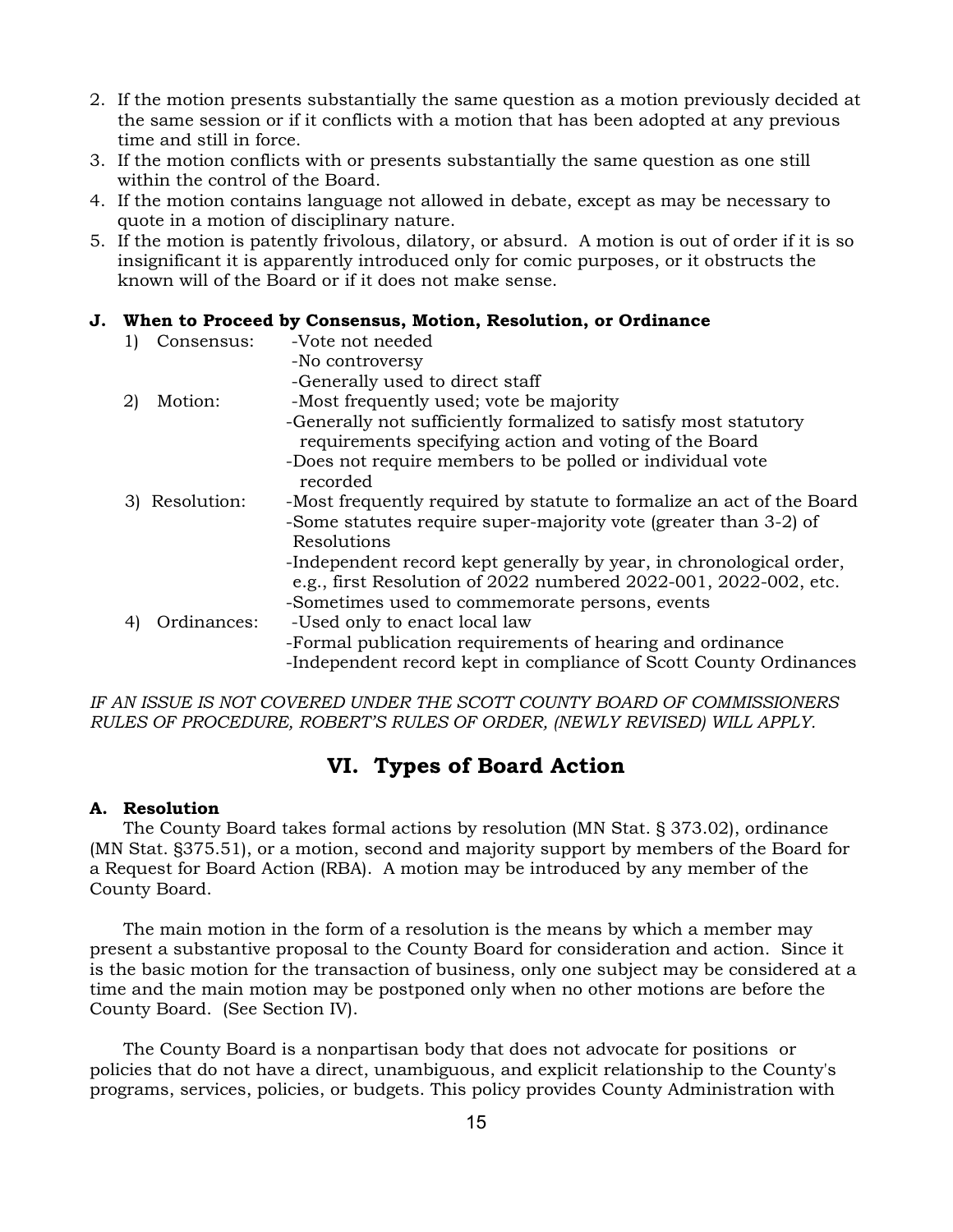guidelines in responding to requests for Resolutions. It outlines, in general, the reasons for Board proclamations and resolutions.

Ceremonial Proclamations and Resolutions are documents signed by the Board Chair and issued for:

- Public awareness
- Arts and cultural celebrations
- Special honors

Resolutions for the County Board to take affirmative action on an item of County business such as:

- Approval of Board minutes, County policies, procedures, and guidelines
- Approval of the annual budget, budget amendments, to establish funds, to make large purchases
- Approval to advertise for bids and proposals, to enter into contracts and agreements
- Approval of interim or ad hoc committees to analyze issues
- Approval of appointments of some employees and appointments to various boards and committees
- Approval of comprehensive plan, rezoning, conditional use permits, findings of facts, and other zoning issues
- Approval of employment policies and union agreements
- Approval of commissioner's salaries, approval of official newspaper, approval of official website, and other annual requirements
- Establishing or dissolution of Joint Powers Agreements
- Enacting a State of Emergency
- Other actions required by State or Federal law or policy

Resolutions Related to Statements to Influence State and Federal Policy: Resolutions about State policy that are directly and explicitly related to the County budget, programs, and services. For example, issues of importance raised by the Association of Minnesota Counties and the Minnesota Inter-County Association, and funding of local projects and initiatives.

Resolutions about Federal policy that are directly and explicitly related to the County budget, programs, and services. For example, issues of importance raised by the National Association of Counties and funding of local projects and initiatives.

Proclamations and Resolutions will not be issued for:

- Issues in which the County Board is not required by Federal law or policy, State law or policy, or local law or policy to act upon unless identified above. For example:
- Expressing an opinion on matters of political or ideological controversy
- Expressing an opinion on issues generally identified and known as supported by one political party and/or opposed by a political party
- Expressing an opinion or position on topics that have no direct, unambiguous, and explicit relationship to the County's programs, services, policies, or budgets
- Events or organizations with no explicit and unambiguous relationship to the County's programs, services, policies, or budgets
- Campaigns or events contrary to County policies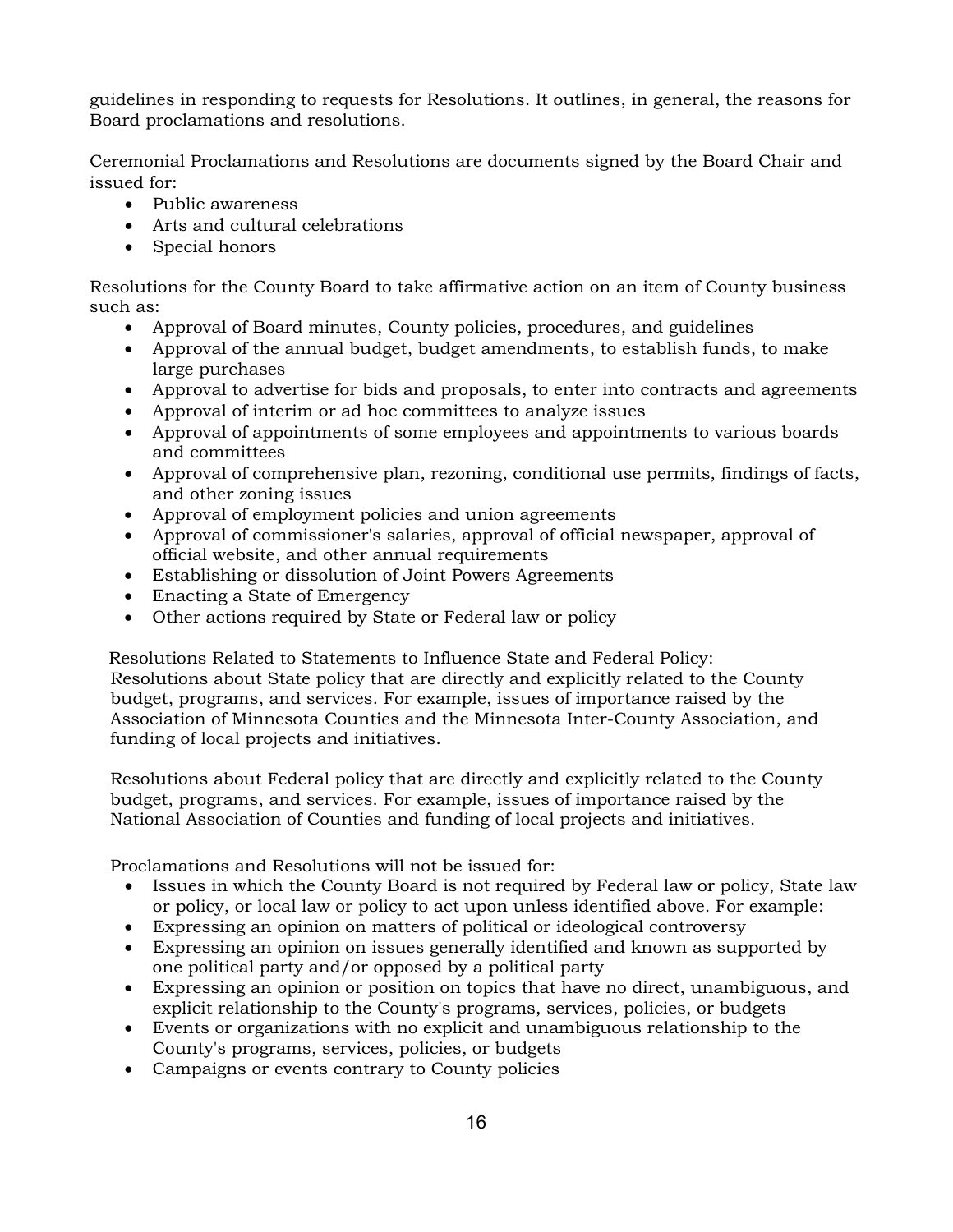Requests for County Board action on a resolution or proclamation will be processed by the County Administrator. The County Administrator will apply the guidelines and provide a reply to the requestor. This policy or the administration of this policy does not prevent anyone from being heard. Anyone may be heard by the County Board through contacting a Board Member or the County Administrator, or appearing before the Board at the Open Forum.

#### **B. Ordinance**

The County Board may take formal action by ordinance (MN Stat. §375.51). An ordinance is a legislative act prescribing general, uniform, and permanent rules of conduct relating to the affairs of the County Board. Action shall be taken by ordinance when required by law, or to prescribe permanent rules of conduct which continue in force until repealed, or where such conduct is enforced by penalty.

#### **C. Request for Board Action (motion)**

Any member of the County Board may move a Request for Board Action (RBA). When supported by another member of the Board and majority vote in favor, the action is approved.

#### **D. General Consensus**

The County Board provides informal direction by consensus. Informal direction is most often used to provide staff with preliminary Board perspective on a matter which will require future formal action. Informal direction is also used to provide additional insight into formal actions previously taken. Informal direction standing alone does not establish Board policy.

#### **E. Policy Development**

Authority for the development of policies in Scott County is granted to the County Board through MN Stat. Chapter 373 (Counties, Powers, Duties and Privileges), and MN Stat. Chapter 383D (Scott County) and in other statutes.

With the powers granted within these statutes, the County Board may delegate certain authority, as appropriate. These delegations on authority may be rescinded at any time by the Board.

The County Board may at any time refer an item or resolution to the appropriate Committee for further review and deliberation.

# <span id="page-16-0"></span>**VII. County Board Agenda**

#### **A. Preparation and Distribution**

The County Administrator shall cause preparation of the Agenda and supporting material for each regular and special meeting. Members of the Board may request an item to be placed on the Agenda by informing the County Administrator.

Copies of the Agenda and supporting material are made available to County staff, public and media as appropriate. A distribution list is maintained in the County Administration office. Members of the public who are interested in following issues considered by the Board may register their name and address with County Administration to be placed on the Agenda distribution list.

The Agenda and Minutes are available on the Scott County website at [www.scottcountymn.gov.](http://www.scottcountymn.gov/) To receive email and/or text message alerts for County Board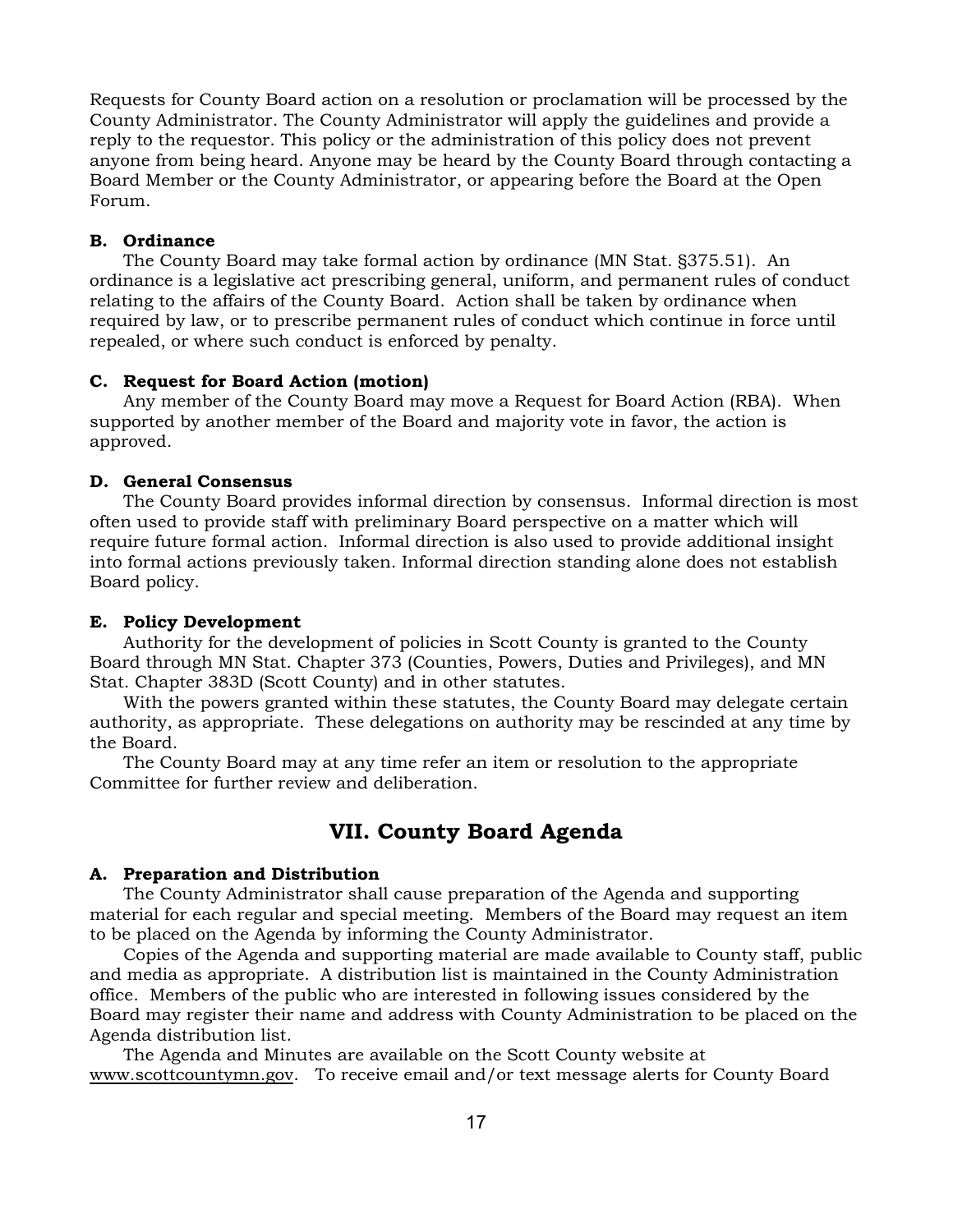Agendas and Minutes, visit the Scott County website [www.scottcountymn.gov](http://www.scottcountymn.gov/) and click on Notify Me.

#### **B. Order of Business**

The order of business for each regular meeting of the County Board shall be as follows:

- 1. Call to Order
- 2. Pledge of Allegiance
- 3. Amendments to the Agenda
- 4. Recognition of Interested Citizens
- 5. Approval of Minutes
- 6. Consent Agenda
- 7. Regular Agenda
- 8. Committee Reports/Commissioner Updates
- 9. County Administrator Update
- 10. Attorney/Client Meeting
- 11. Adjournment

The Order of Business may be changed as needed to accomplish objectives and priorities of the meeting. The Order of Business may be changed at the recommendation of the Chair, any members of the Board or the County Administrator subject to County Board consensus.

#### **C. Consent Agenda**

The Consent Agenda consists of routine agenda items which are not likely to require additional debate and discussion. Examples of Consent Agenda items include, but are not limited to, personnel actions; miscellaneous contract renewals; and approval of the Record of Disbursements (payment of bills).

The Consent Agenda is considered routine business and is acted upon as one item of business unless a Board member requests removal of an item for separate action. The Board may approve all items on the Consent Agenda by adopting one action. In the minutes of the meetings, the items passed in the Consent Agenda shall be recorded individually.

#### **D. Regular Agenda**

The Regular Agenda consists of items which are likely to require additional discussion and review. Items of business within the Regular Agenda are considered individually and in the order of business noted on the Agenda.

#### **E. Committee Reports/Commissioner Updates**

Commissioners will report on various meetings they have attended.

#### **F. Official Records**

The County Administrator or designee shall cause preparation of the official minutes of each meeting. Board meeting minutes shall be kept in accordance with all provisions of statute in order to provide an accurate record of County Board Actions. The record is not intended to be a verbatim transcript of all discussion and debate; the record is primarily a compilation of official actions.

The minutes of the County Board meeting shall be prepared and submitted for approval at the next succeeding County Board meeting. Official proceedings of County Board meetings shall be published in the official County newspaper (MN Stat. §375.12). The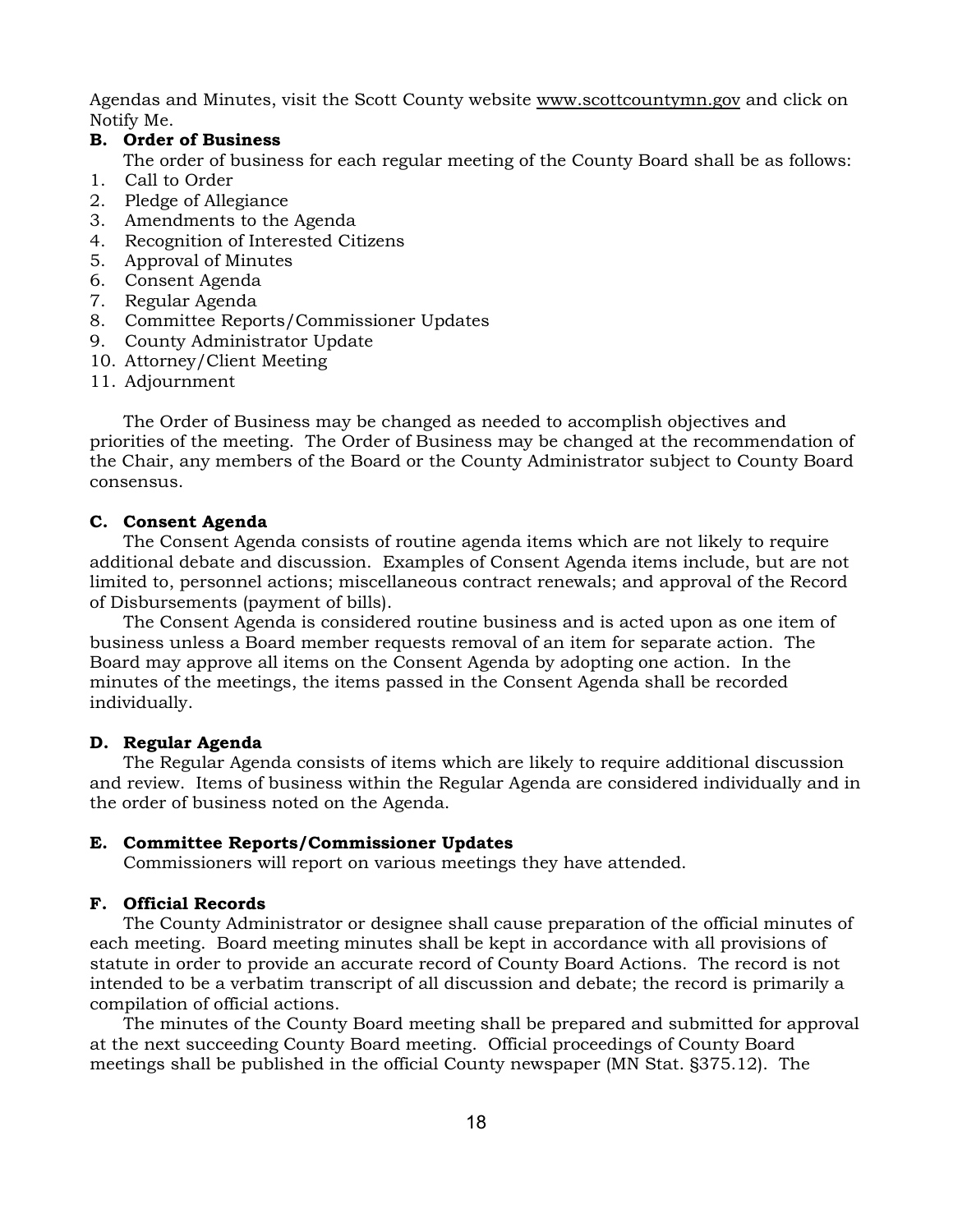official Board proceedings are distributed to staff and interested parties, and are also available on the Scott County website.

The official public record of County Board meetings is available in the County Administration office.

The Resolutions are numbered consecutively, preceded by the calendar year.

Recordings of the County Board meetings shall be made and retained for a period of  $\sim$ twelve months after formal approval of the meeting minutes according to Minnesota Statute 138.17 and 138.225. Recordings will be available through internet based services. Links to sites will be available on the official Scott County website. Anyone needing assistance locating the videos should contact the County Administration office.

# <span id="page-18-0"></span>**VIII. County Board Committees**

#### **A. Special Committees:**

The Board may establish a special committee as deemed necessary. A special committee shall advise the Board as directed and may report recommendations to the Board for appropriate action. Unless expressly stated in the creation of the special committee, it shall automatically dissolve when its work is accepted by the Board.

# <span id="page-18-1"></span>**IX. Advisory Committees**

#### **A. Policy**

The County Board appoints individuals to various boards, committees or commissions, (hereinafter referred to as committees) which have been established by the County Board or pursuant to Minnesota Statute. Authority for establishment of the committees is prescribed in Minnesota Statutes or by County Board Resolution. The County Administrator will maintain a complete list of committees and their underlying source of creation.

The current list of committees is available in the Office of the County Administrator.

#### **B. Role and Purpose of Committees**

Each committee serves a statutory, policy, or operational purpose to further the interests of Scott County. Each committee has specific staff assigned and designated to support its function. The function and reporting relationship to the Board varies from committee to committee.

Committees are established to serve a variety of functions. The fundamental purposes for utilizing committees in support of County government are:

- 1. To involve members of the public in the decision making process.
- 2. To meet requirements of State law.
- 3. To ask residents to help define community standards and norms.
- 4. To provide technical expertise in certain areas.
- 5. To serve as advocates for the County.
- 6. To provide an independent sounding board for issues, ideas, and policy matters.

#### **C. Appointment Qualifications and Procedures**

1. All persons making application to the County Board for a citizen position on a board or committee shall be a resident of Scott County, except where enabling authority or bylaws state otherwise.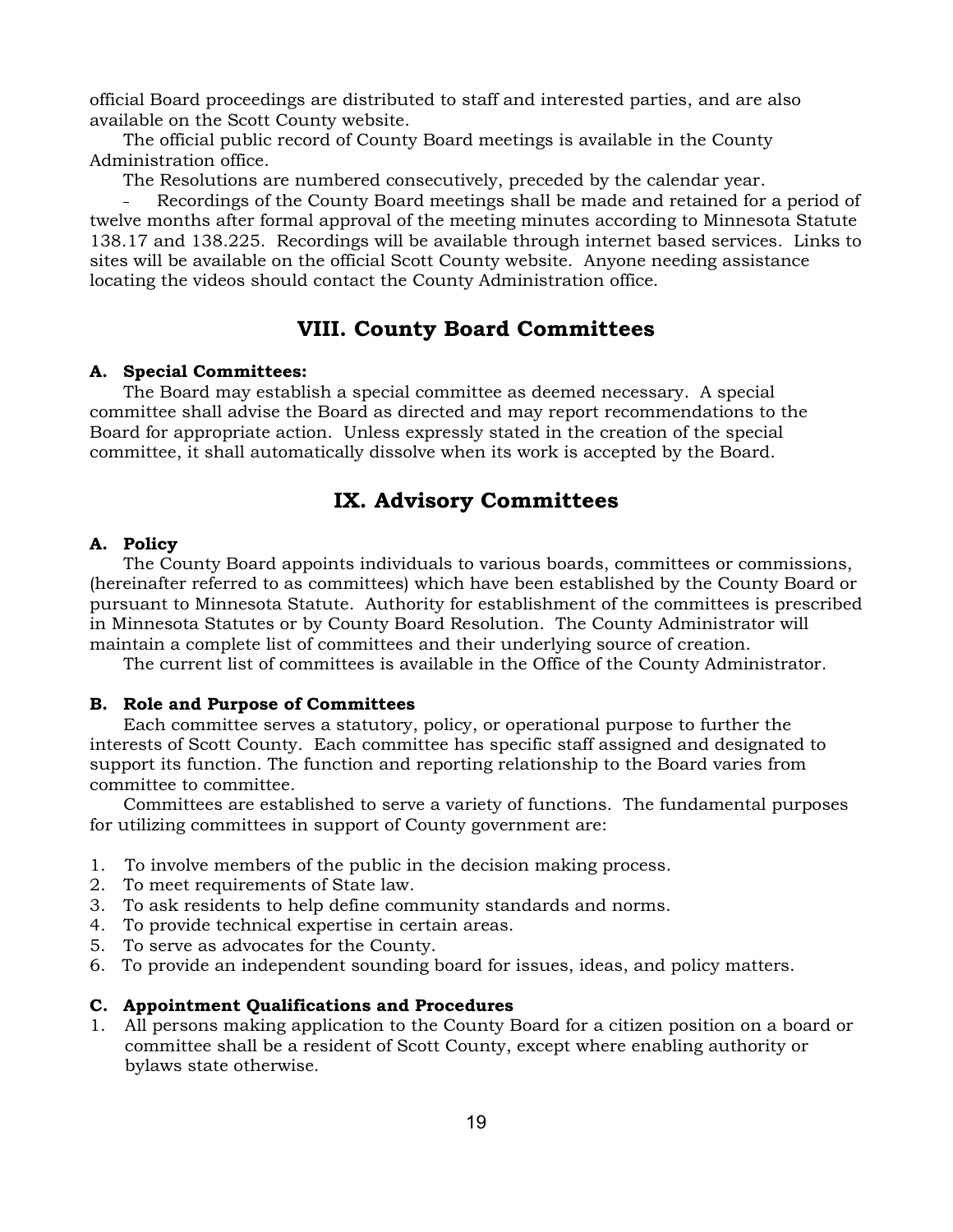- 2. Persons interested in being considered for an appointment to a county board or committee will complete an Application for Citizen Advisory Committee/Board Appointment or register on the County's volunteer website [\(www.scottvolunteers.com\)](http://www.scottvolunteers.com/). Applications will be available in the office of the County Administrator.
- 3. When an individual's regular employment or financial relationship may potentially cause a conflict of interest with the normal items of business of the committee or board, the person shall divulge the possible conflict in writing prior to the consideration for appointment. Prior to making an appointment, the County Board shall determine whether or not the potential conflict of interest precludes appointment of the applicant.
- 4. As a general guideline, the appointees to each board or committee should be comprised of members representing a diversity of communities within the county, civil groups, and interests.
- 5. To avoid a potential conflict of interest, city council members or township supervisors will not be appointed to County boards or committees with levy authority, levy recommending authority, or that make quasi-judicial decisions.

#### **D. Recruitment and Selection**

- 1. A vacancy notice for all committees/boards for which the County Board makes appointments shall be posted on the County's website, [www.scottcountymn.gov](http://www.scottcountymn.gov/) and published in the SCENE. In addition, a press release shall be forward to all area news media on an annual basis in October of each year and as otherwise needed. The notice shall indicate the function of the committee, number of members, length of term, meeting schedule, number of probable vacancies in the coming year, and any specific requirements of a particular membership. This annual October press release is to cover all vacancies anticipated for the coming year. Subsequent press release(s) may be forwarded to the news media as unexpected vacancies and mid-term resignations occur throughout the year.
- 2. Such Notices of Citizen Appointment shall indicate that all persons interested in service on these committees/boards shall contact the Scott County Administrator's Office or their Commissioner to obtain an Application for Citizen Advisory Committee/Board Appointment or register on the County's volunteer website [\(www.scottvolunteers.com\)](http://www.scottvolunteers.com/).
- 3. All submitted applications will be retained on file in the Office of the Administrator. Only those applications received in the previous twelve (12) months will be considered by the County Board unless a previous applicant has notified the County Administrator's Office of their continued interest. An application may be requested from an incumbent in a position who is qualified to serve another term, but is not a requirement. Incumbents interested in serving another term should so notify their commissioner.
- 4. At least sixty (60) days prior to the expiration of appointment's term, each Commissioner shall be advised of the pending vacancies and attendance record of individuals whose terms are expiring should those incumbents be eligible for reappointment. The Commissioner shall consider the reappointment of those individuals at that time. Should the Commissioner determine that the individual(s) merit reappointment, they will be contacted to determine if they wish to seek reappointment, if they have not already made such wishes known to their commissioner.
- 5. Prior to the expiration of the appointee's term, the Commissioner shall make a recommendation on appointment(s) for committees/boards to the County Board for vacancies in his/her Commissioner District. Such recommendations will be made from applications on file in the office of the County Administrator, qualified candidates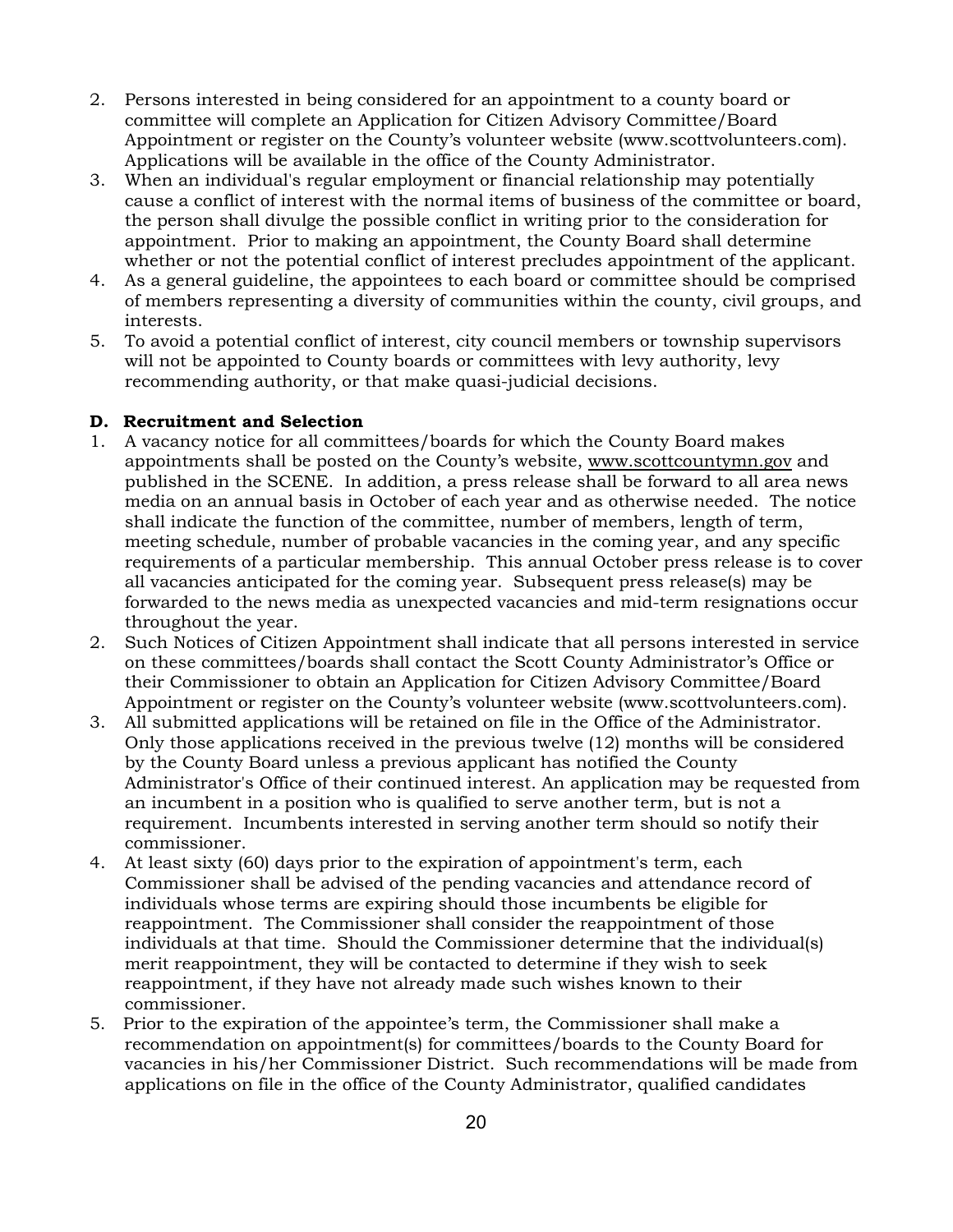known to the Commissioners and incumbents (if eligible for reappointment). Each Commissioner reserves the right to determine the means of selection of an appropriate individual based on judgment, training, experience, interest and ability to function effectively on the committee/board. Although not required, it is recommended that the applicants be interviewed.

6. Nominations and appointments shall be made by the County Board.

#### **E. Per Diems**

Individuals appointed by the Board to committees receive a per diem reimbursement for attendance at regular or special meetings of such committees unless otherwise stated by the County Board. Compensation shall not be authorized for public officials or employees of other jurisdictions who serve on such committees or advisory bodies by virtue of their office. An annual resolution establishing the per diem rate is adopted by the County Board at the annual organizational meeting.

#### **F. Ex-Officio Members**

Ex-Officio members on any committees are non-voting members.

#### **G. Appointment of Chairs**

Chairs of various committees are selected according to committee bylaws.

#### **H. Attendance**

- 1. Should a board/committee member be unable to attend a meeting, it shall be their responsibility to contact the chair of the board/committee twenty-four (24) hours in advance of the scheduled meeting date. Failure to do so shall count as an unexcused absence.
- 2. Attendance at meetings of these advisory boards/committees is essential to their effectiveness. Therefore, one unexcused absence, three consecutive excused absences or absence at more than 25% of the meetings in a six (6) month period will cause the board/committee chair to review the nature of the absences with the member and, pending the outcome of the review, it may be necessary for the chair to forward a recommendation to the County Board that the member be removed for poor attendance.

#### **I. Terms of Office**

- 1. Members shall be appointed for the term set by County Board resolution or enabling resolution establishing the board or committee. However, said term may be terminated earlier by the County Board except where enabling authority or bylaws provide otherwise.
- 2. The Board of Adjustment, Planning Advisory Commission, and Parks Advisory Commission members will be appointed for a one year term, with an unlimited number of terms.
- 3. Appointed members to any other advisory committee will be appointed for three years, and may serve a maximum of three consecutive terms except where enabling authority, bylaws or Board Resolution provide otherwise.

### **J. Recordkeeping**

1. It is the responsibility of the chair of each committee/ board to cause a written record of meeting occurrence. The agency responsible for the meeting shall keep the written records on file. This record will contain the date, time and location of meeting, attendance (including those members who were absent, excused or unexcused), and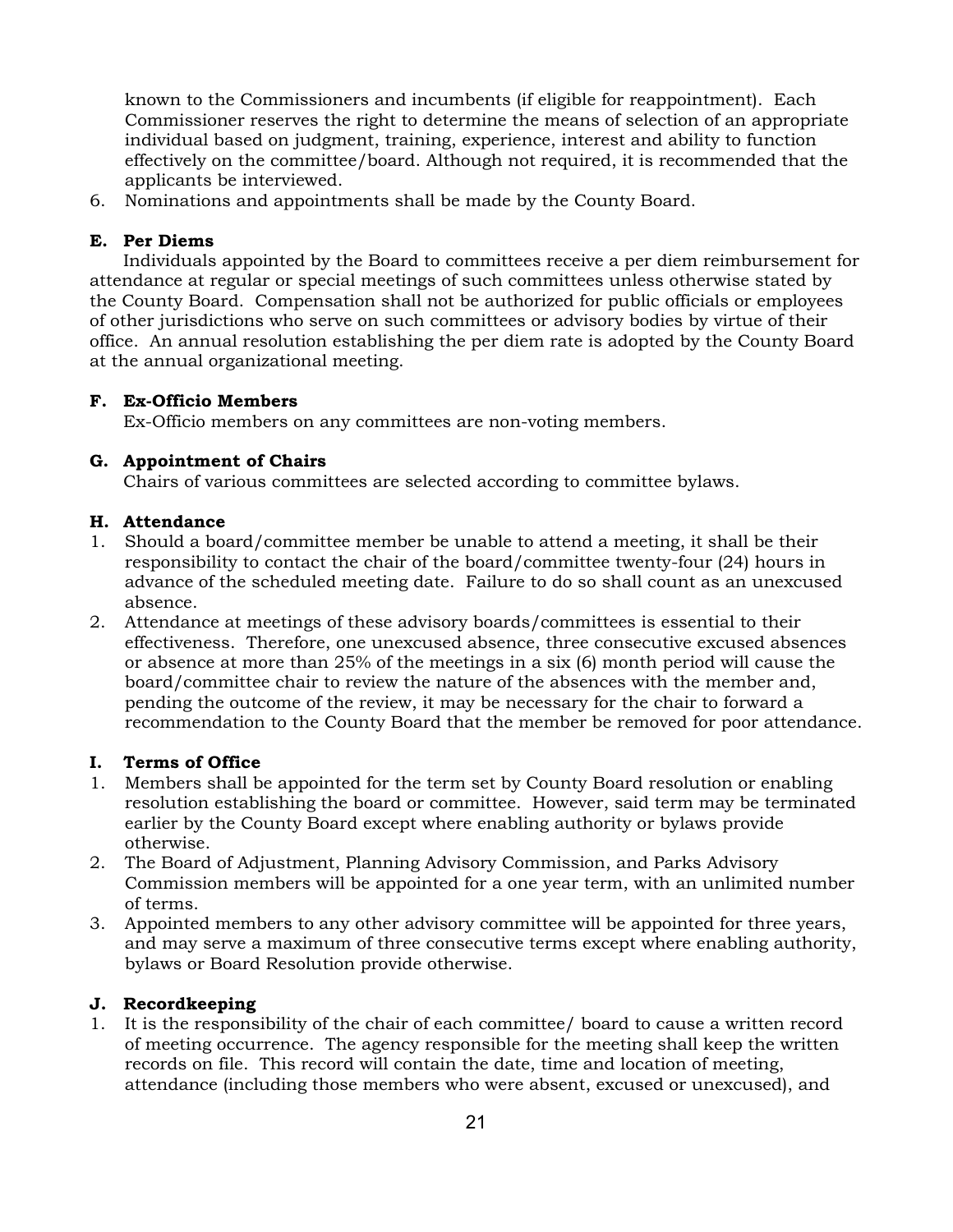minutes documenting content and action of the meeting. Such recordkeeping will be the resource to review attendance patterns of appointees and can be used in an audit of requests for per diem and mileage reimbursement.

- 2. The office of the County Administrator shall keep a current and complete listing of all members on boards/committees. This information will include the member's name, address, phone, county district, date of appointment, expiration of term date and other relevant information as requested on the form "Application for Citizen Advisory Committee/Board Appointment." Members shall notify the office of the County Administrator of changes in personal information. At minimum, the office of the County Administrator will request an update of this information when an appointment or reappointment is made.
- 3. Retention of records practices shall be according to the records retention policy established by statute or by the County Board.

# <span id="page-21-0"></span>**X. Code of Ethics**

Effective County government is premised upon public respect and confidence in the integrity and principles of the elected Board members. On December 26, 1995, the Scott County Board formally adopted the NACo "Code of Ethics for County Officials" as a guideline in the administration of official business in Scott County (Resolution No. 95149).

It is the belief of the County Board that the trust bestowed upon them as elected officials is of utmost importance in the relationship between themselves and the public. With this belief, the following statements serve to augment the NACo Code of Ethics and further emphasize the priority and commitment the County Board has placed on ethical standards.

In the execution of their official duties, all County Board members shall strive to:

- observe the highest moral and ethical standards.
- maintain and respect confidentiality of private and confidential information.
- avoid discrimination against any person on the basis of race, color, sex, religion, creed, national origin, age, disability, marital status, place of residence, or status with regard to public assistance.
- comply with the ethical obligations imposed by law, including MN Stat. §10A.07, §10A.071, §382.18, §471.87-.895, including, where appropriate, disclosing conflicts of interest, abstaining from decision-making, eliminating conflicts of interest, and declining gifts.
- work to create a positive environment in public meetings where all individuals may feel comfortable in their roles as observers or participants.
- allow citizens, staff or colleagues sufficient opportunity to present their views. Be tolerant, respectful and attentive. Avoid comments, body language or distracting activity that conveys a message of disrespect for the presentations from citizens, staff or colleagues.

# <span id="page-21-1"></span>**XI. Citizens**

#### **A. Public Communication**

*Individual Citizen Outreach*: The County Board believes members of the public have the right to be informed of the Board's process and decisions and should have the opportunity to present their views to the Board. Meetings are open to the public. Board/committee agendas are available on the County website, by email subscription or mailed to interested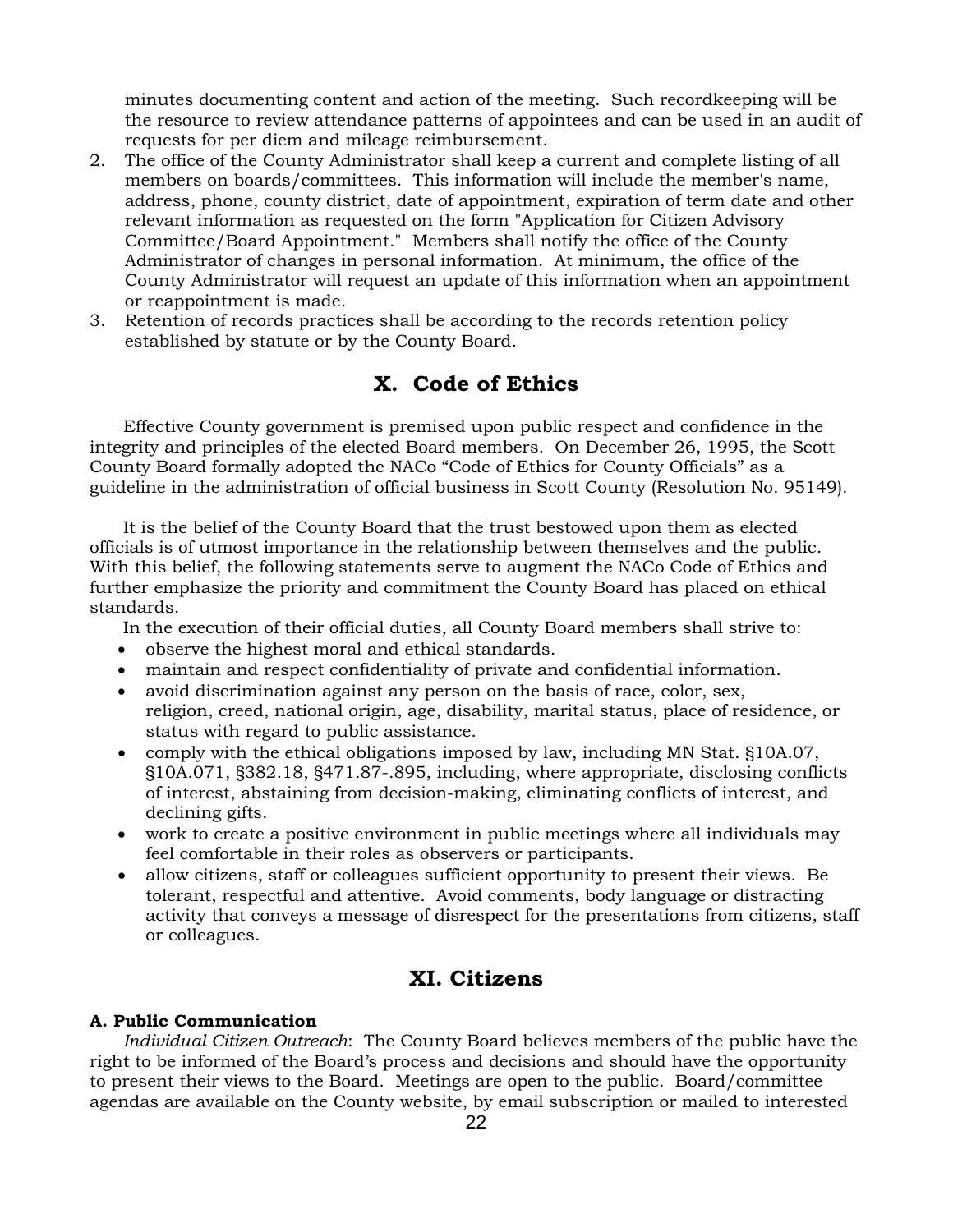parties at their request. The County Board encourages the residents of Scott County to participate in all aspects of the Board's business, including citizen committees, commissions, and advisory groups.

*Information/News Media Outreach*: Scott County information is distributed through announcements to local news media and in articles provided by staff to local news publications. Information is also available on the Scott County website.

*County Board Meeting Outreach*: Broadcasts of the County Board meetings can be viewed on local cable television channels. County Board meetings are also video streamed and are available for viewing on the County's website at www.scottcountymn.gov.

*Public Hearings Outreach*: The County Board is interested in securing optimal public input on matters of business. In addition to hearings required by law, public hearings and open forums may be conducted at the discretion of the Board.

#### **B. Open Meeting Law**

All regular and committee meetings of the County Board and notice of such meetings are subject to MN Stat. §13D.01: Open Meeting Law.

The County Board may hold closed meetings as authorized by MN Stat. §13D.01. Before closing a meeting, the Board will state on record the specific grounds permitting the meeting to be closed and describe the subject to be discussed.

#### **C. Audience Participation at Board Meetings**

It is the intention of these rules to support the interest of the general public in following Board Business during their meetings.

*Audience/Citizen's comments:* Included within every County Board meeting agenda is a Recognition of Interested Citizens portion where the Board has designated an opportunity for citizens to appear and speak on any issue or topic related to County Board business.

To the extent possible, interested citizens shall notify the County Administrator or the Deputy Clerk to the Board of their intent to speak at the meeting and the issue to be discussed. The County Administrator will notify the Chair. In an effort to encourage efficiency and early resolution of issues, the County Board recommends that citizens first contact staff to try to resolve matters before coming formally to the County Board meeting.

*Distribution of Agenda:* Members of the public who are interested in following issues considered by the County Board may register their name and address with the County Administrator to the County Board to be placed on the agenda distribution list. The agenda and supportive material are also available on the Scott County website. To receive email and/or text message alerts for County Board Agendas and Minutes, visit the Scott County website [www.scottcountymn.gov](http://www.scottcountymn.gov/) and click on Notify Me. Copies of the agenda and supportive materials are made available to the public at the County Board meeting.

#### **D. Responding to Correspondence/Inquiries/Complaints from Citizens**

County Board members and staff are committed to customer service and will endeavor to provide timely and efficient response and communication to the citizens of Scott County.

*Written*: Upon receipt of a written inquiry, request for information, or complaint about Scott County business which has been sent to a Board member, upon notification and directions from the County Administrator or designee, staff will confer with the member to determine the appropriate course of action. The inquiry will be handled as directed with the County Administrator or designee advising the Board member(s) upon completion.

*Telephone*. Incoming telephone calls requesting a specific Board member are forwarded to the Board member per his/her instructions. Administration staff will periodically review with Board members the preferred methods of handling telephone inquiries. Every effort